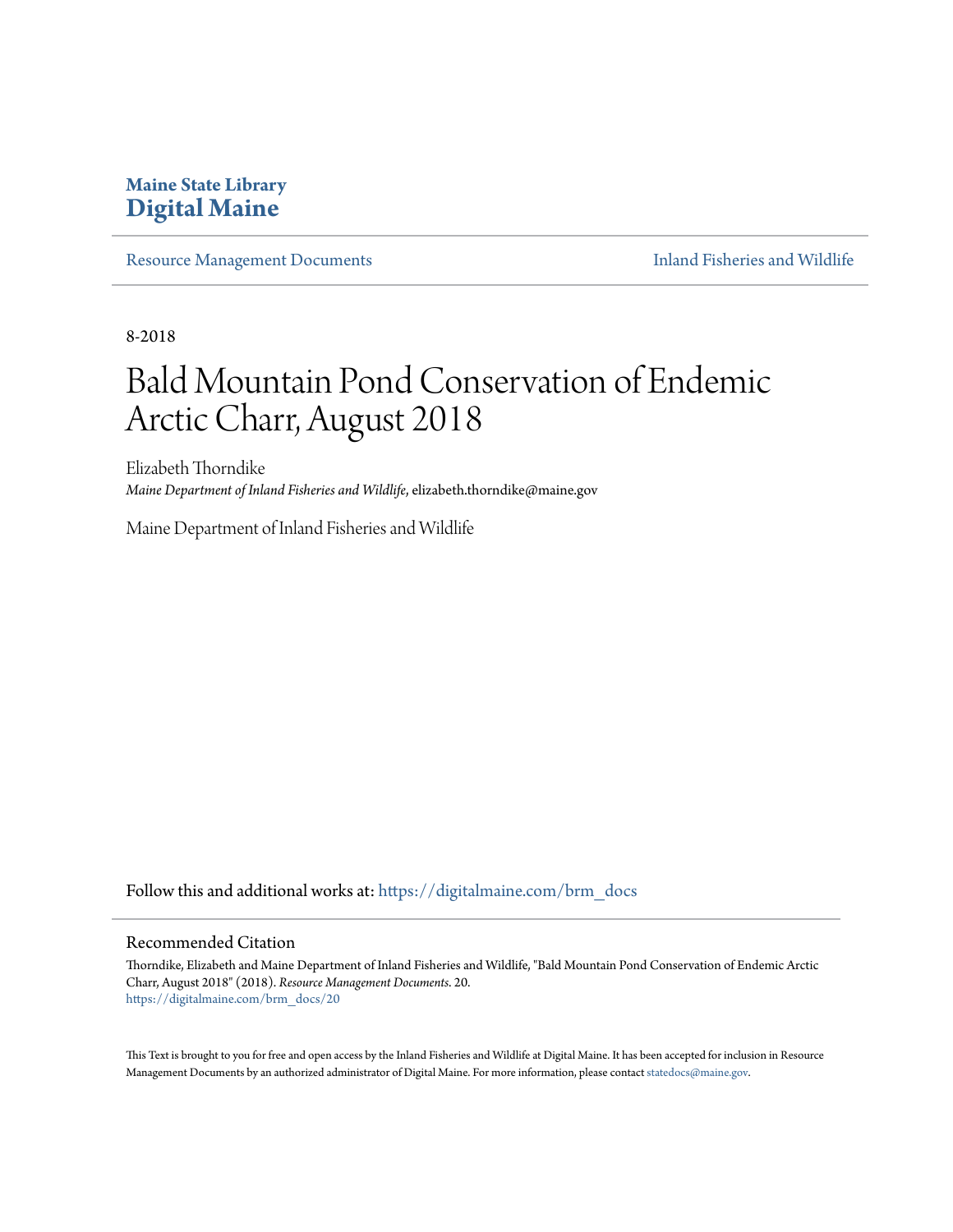# **Bald Mountain Pond Conservation of Endemic Arctic Charr**

By: Elizabeth Thorndike Rangeley Lakes Region





# **August 2018**

Maine Department of Inland Fisheries & Wildlife Fisheries and Hatcheries Division

Fisheries and Hatcheries Division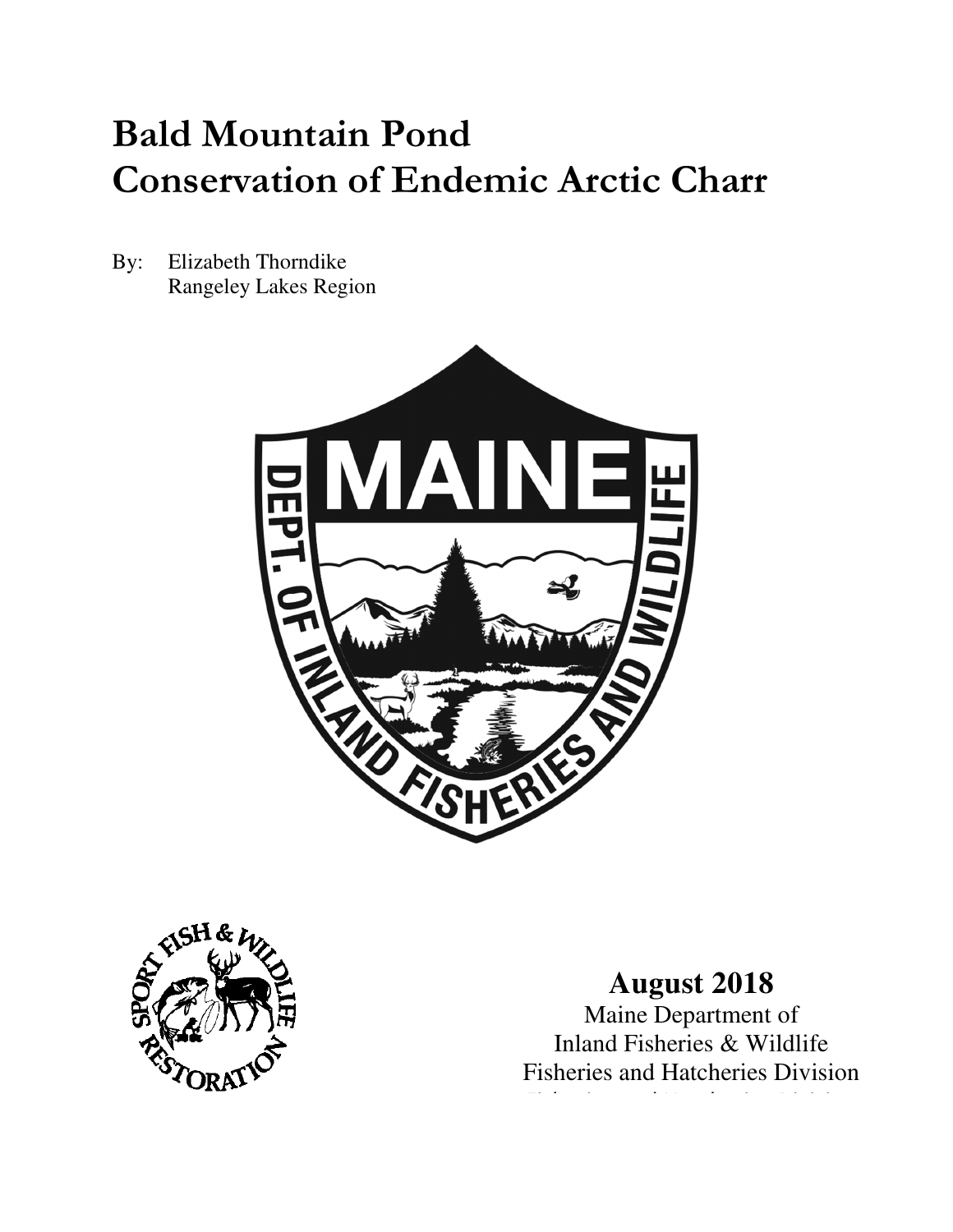*This document was prepared to increase public understanding and awareness of past, current, and future planned efforts by the Maine Department of Inland Fisheries and Wildlife (herein "Department") to conserve Bald Mountain Pond Arctic charr, and to facilitate opportunities for public support.* 

# Arctic Charr

Arctic charr (*Salvelinus alpinus)* (herein charr) inhabit post-glacial systems and primarily exist in Arctic environments. Maine's Arctic charr populations represent the most southerly distribution in the world, a species generally found north of 45° latitude. The role of Arctic charr in ecosystems can vary from primary predator to secondary consumer and they are considered to be highly adaptable to resource opportunities. Despite being environmentally adaptable, charr do not coexist well with many other species of fish and most exist within a monospecific population or with one or two other species. Populations of charr coexisting with other species demonstrate distinct niche separation within the water body.

Maine is the last state in the continental U.S. to support natural populations of charr. Maine's charr are not open to commercial harvest, but most are open to angling (recreational harvest allowed, but regulated) during summer months, and all but one are closed to winter angling. Maine's limited distribution of charr is the result of their narrow habitat requirements and intolerance to habitat changes, particularly introductions of new species. Currently 11 endemic (14 total) populations of charr exist in Maine. Aside from Maine, this so-called Laurentian lineage of charr (*Salvelinus alpinus oquassa*) also occurs in southeast Quebec and New Brunswick, Canada. Within Maine, there are indications of significant evolutionary divergence among charr populations prompting the Department to conservatively manage Maine's populations as evolutionarily distinct (Maine Arctic Charr Management Plan; Frost 2001).

# **Background – Bald Mountain Pond**

# *Area description-*

Bald Mountain Pond (herein BMP; Figure 1), located in Bald Mountain Township (Somerset County), is one of the headwater ponds to the West Branch of the Piscataquis River. The outlet, Bald Mountain Stream, flows east 8.4 miles before merging with the West Branch of the Piscataquis River. Surrounding the pond are nine tributaries, several providing suitable brook trout spawning and nursery habitat. Historically, BMP was utilized for log driving and a remnant log driving dam at the outlet is still present (Figure 2); however, the dam is no longer intact and does not act as a barrier to upstream fish movement.

The majority of the land surrounding BMP is owned by Weyerhaeuser and is actively managed and harvested for timber production. Bordering the northern fringe of the pond is the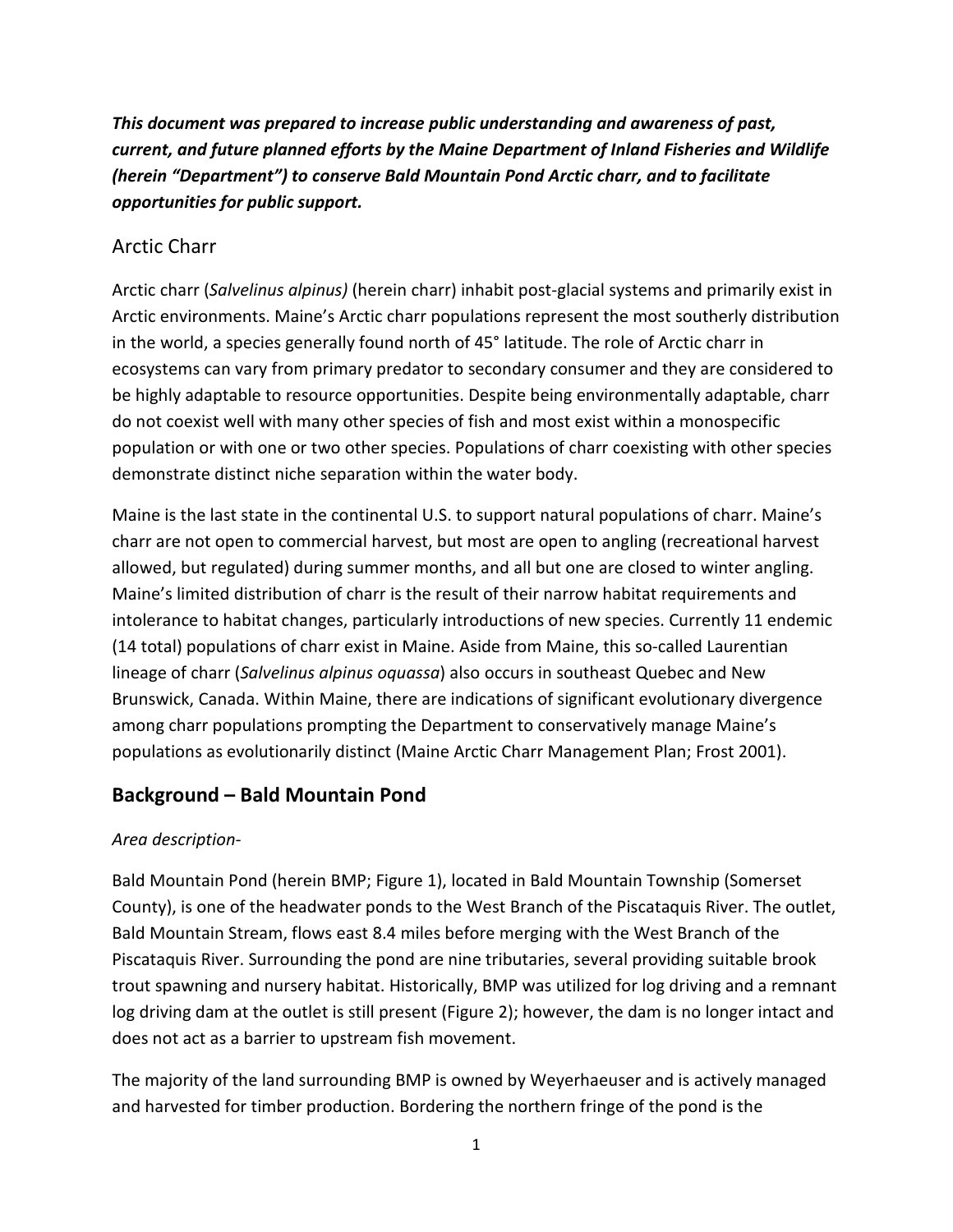Appalachian National Scenic Trail and corridor, averaging 1000 feet in width. The Maine Bureau of Parks and Lands owns a narrow strip of land bordering the pond and a section that crosses the Appalachian Trail on the northern end. Its shoreline is undeveloped except for three camps currently leased through Weyerhaeuser.

Public access to the pond involves traversing over 15 miles of moderately maintained logging roads; the Bald Mountain Pond Road dead ends at the traditional boat launch to BMP. These roads can be reached off Route 16 between Abbott and Bingham. The unimproved boat launch at the southwest end of the pond is currently owned by Weyerhaeuser and open to public access. The launch receives no maintenance and may accommodate watercraft up to 18 feet. During periods of low water, boat access is more difficult due to large impeding rocks.

The Maine Department of Inland Fisheries and Wildlife (MDIFW) first surveyed BMP in 1965. The original survey involved arriving by plane to set overnight gillnets to document which fish species were present, and collect standard water quality characteristics and some physical measurements. Bald Mountain Pond has a surface area of 1,152 acres, a maximum water depth of 65 feet, and a mean depth of 18 feet, making it the fourth largest Arctic charr water in Maine (Table 1).

#### *Water quality-*

Dissolved oxygen and water temperature profiles were collected during the late summer on five occasions between 1966 and 2008. Aside from a sample collected in 1989, the four other profiles (1966, 1973, 1997, and 2008) suggested sufficient late summer habitat for charr and brook trout, with minimal dissolved oxygen depletion (< 5ppm) below the thermocline. However, late summer oxygen profiles collected each year from 2014 through 2016 documented extreme oxygen depletion below the thermocline (<3ppm), indicating a drastic reduction (compared to previous years' samples) in the amount of available late summer charr habitat. It is unclear if these years of oxygen depletion are related to the illegal introduction of rainbow smelt or if the pond has been experiencing late summer water quality limitations (undetected in most previous samplings due to timing) as seen in 1989.

Deteriorating water quality following an introduction of rainbow smelt could be a result of over-foraging on the zooplankton community. A study conducted on a Colorado reservoir found that the zooplankton community collapsed following the introduction of rainbow smelt (Johnson & Goettl, Jr, 1999). In response, the phytoplankton communities bloomed in the absence of predation from zooplankton. An overabundance of phytoplankton can severely deplete dissolved oxygen levels (Fondriest Environmental, Inc. 2014); therefore, through a series of interactions, smelt can cause a significant reduction in a waterbody's dissolved oxygen concentration.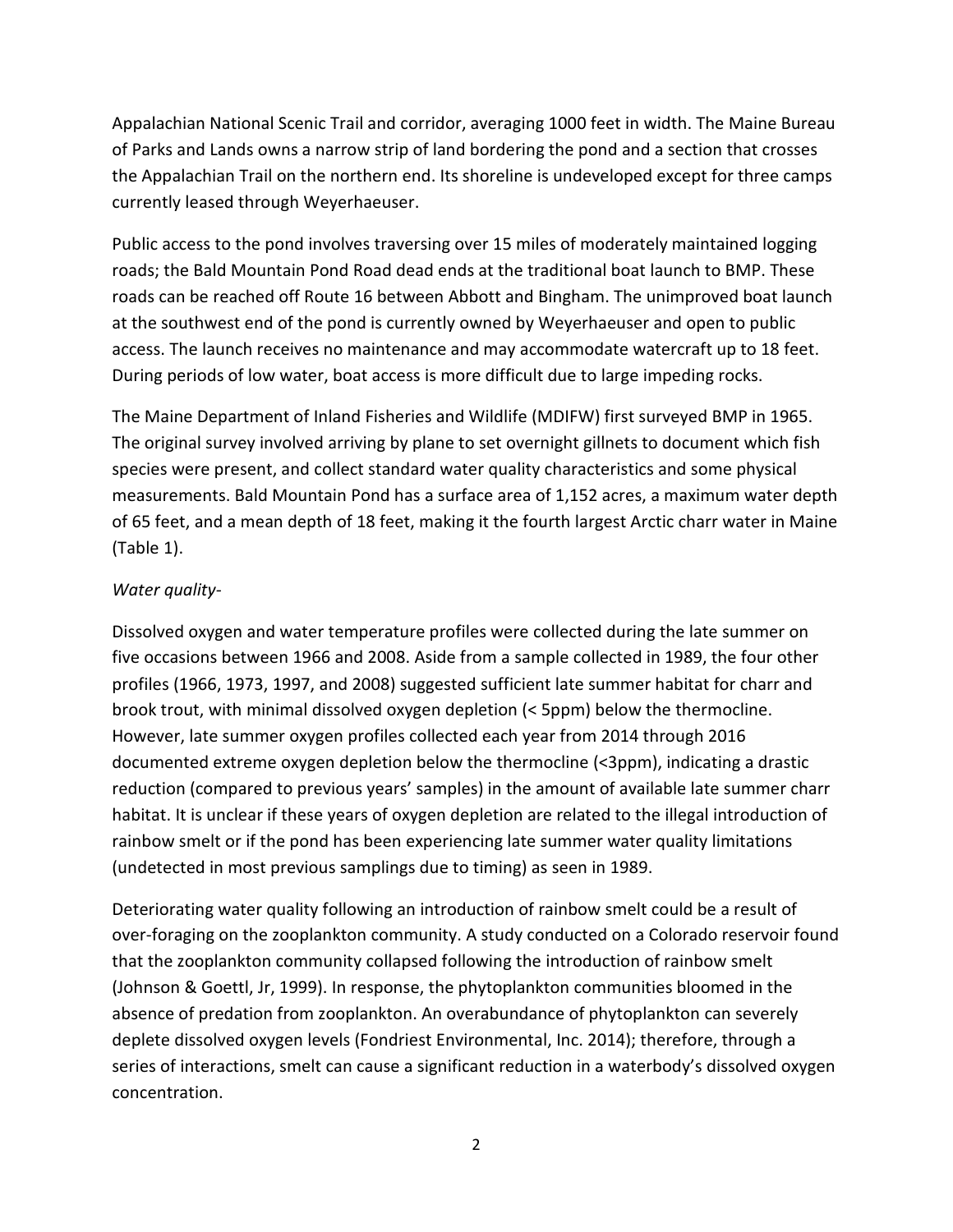#### *Historic Recreational Fishery -*

Bald Mountain Pond has been managed by the Department for charr and brook trout; the latter providing the dominant sport fishery that is known for producing trout of large size quality. Due to BMP's remote location and lack of nearby sporting camps, only 20 voluntary creel data trips have been recorded to date. Of those, 70 percent of anglers reported catching legal-size brook trout. The angler data suggests a high size quality trout fishery with 75 percent of trout being over 12 inches and 31 percent over 16 inches.

Initially BMP's brook trout population was thought to be stable, lacking the need for supplemental stocking. An angler complaint of deteriorating brook trout fishing was recorded in 1988 and the Department responded the following year. A resurvey in 1989 found only older aged brook trout (suggesting a lack of recruitment), and discovered several tributaries blocked by beaver dams. Following the resurvey, BMP was stocked once with 4,372 fall fingerling brook trout and the local warden was asked to direct beaver trappers to the tributaries. A second complaint was filed in 1996 by an angler who requested stocking and indicated poor brook trout fishing. The Department again conducted a resurvey the following year, sampling only one trout, an indication of low abundance. In response, an annual stocking of 5,000 fall fingerling brook trout was initiated in 1998. A 2008 resurvey found hatchery trout made up only 15 percent of the sample collected and, due to the increased rate of natural production, the scheduled annual stockings were terminated that year. No brook trout have legally been stocked into BMP since 2007.

Charr in BMP have historically been small in size, averaging 7.5 inches (angler data) in length due to their planktivorous diet. Of the 20 recorded trips by anglers, only 4 reported catching charr. Those anglers successful in catching charr noted they were targeting the species. In 1980, eight charr averaging eight inches in length were kept. In 1991, six charr were caught with one being released. The minimum harvest length limit for charr and trout increased from 6 to 10 inches in 1992 and, since then, no charr have been legally harvested according to volunteer logs. Two trips in 2008 and 2009 reported catching 13 sublegal charr, lengths ranging from 5.5 inches to 9.5 inches. Anglers generally do not target charr due to their small size, difficulty to target, and low catch rate. Interviews with anglers support the notion that charr are rarely encountered, as anglers have often mentioned they were unaware of their presence and only few anglers reported catching charr as bycatch while brook trout fishing.

## *Current Management -*

Bald Mountain Pond is managed to provide a high-quality, self-sustaining brook trout population, which is the focus of the recreational sport fishery. Furthermore, the conservation and stewardship of the unique endemic species of charr has been, and continues to be, a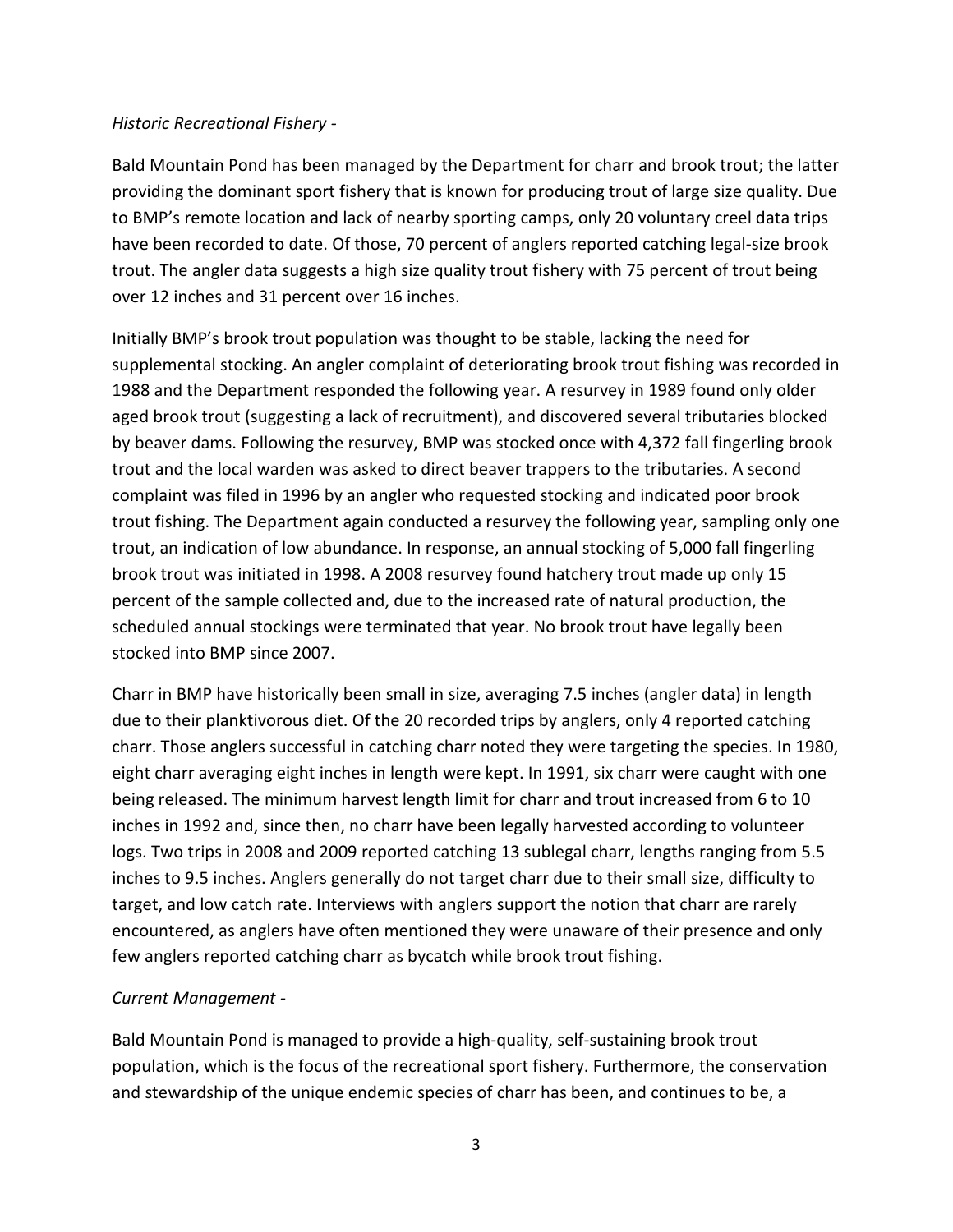management priority. Conservation efforts have shifted from a status monitoring program to one that is more remedial in nature in response to recent introductions of invasive species. To assist in conserving the charr population following the illegal introduction of rainbow smelt, Department objectives focused on learning more about charr behavior within BMP; specifically, their direct and indirect interactions with smelt, seasonal movements, and spawning locations. Remedial measures also included exploring strategies to suppress the population of invasive smelt to minimize potential negative effects on charr. Additionally, lake trout (not native to BMP) have recently been sampled in BMP, resulting in efforts to assess their presence, viability as a self-sustaining population, and opportunity for suppression/eradication.

# **A Changing Fish Community**

The Conservation of the charr within BMP has been a focus of management since documentation of their presence in 1973, when a no live fish as bait regulation was instated. In 1992, a minimum length limit of 10 inches on trout and charr was adopted, preventing recreational harvest of most (if not all) Arctic charr (historical data indicated charr at BMP did not exceed 10 inches in length). The current S-17 regulation (daily bag limit 2 fish, minimum length limit 10 inches, only 1 may exceed 12 inches) was adopted in 1996, and in 2003 an artificial-lures-only regulation was put in place to reduce hooking mortality (Table 2).

Fish species documented during MDIFW's initial survey of BMP in 1965 included only brook trout and white sucker. This original survey of BMP was conducted after lake turnover and therefore many other existing species of fish were not documented at that time. American eel, common shiner, and lake chub were documented in 1966 in a follow-up survey that occurred while the lake was stratified. Charr were first documented in 1973 after an angler presented a charr caught at BMP to Regional fisheries staff. In 1989, the first minnow trap was deployed, documenting banded killifish, creek chub, and redbreast sunfish. Banded killifish and creek chub were believed to be historically present, but absent during prior surveys due to sampling gear bias. Redbreast sunfish were not considered to be native to BMP; therefore, they were the first illegally introduced fish species documented at BMP. Three other non-native species have since been found in BMP: golden shiners in 2008, and rainbow smelt and lake trout in 2014. Maine Warden Service is aware of these illegal introductions and remains vigilant in responding to any leads, particularly regarding the recent introduction of smelt and lake trout.

Maine fisheries biologists have long been concerned about the introduction of rainbow smelt and other fishes into trout and charr waters. The primary concern is that of direct competition with, and potential predation on, native fish. Smelt are primarily zooplanktivores, as are the charr in BMP. In addition to diet overlap between the two species, larger smelt may also prey upon young charr, but this has yet to be confirmed.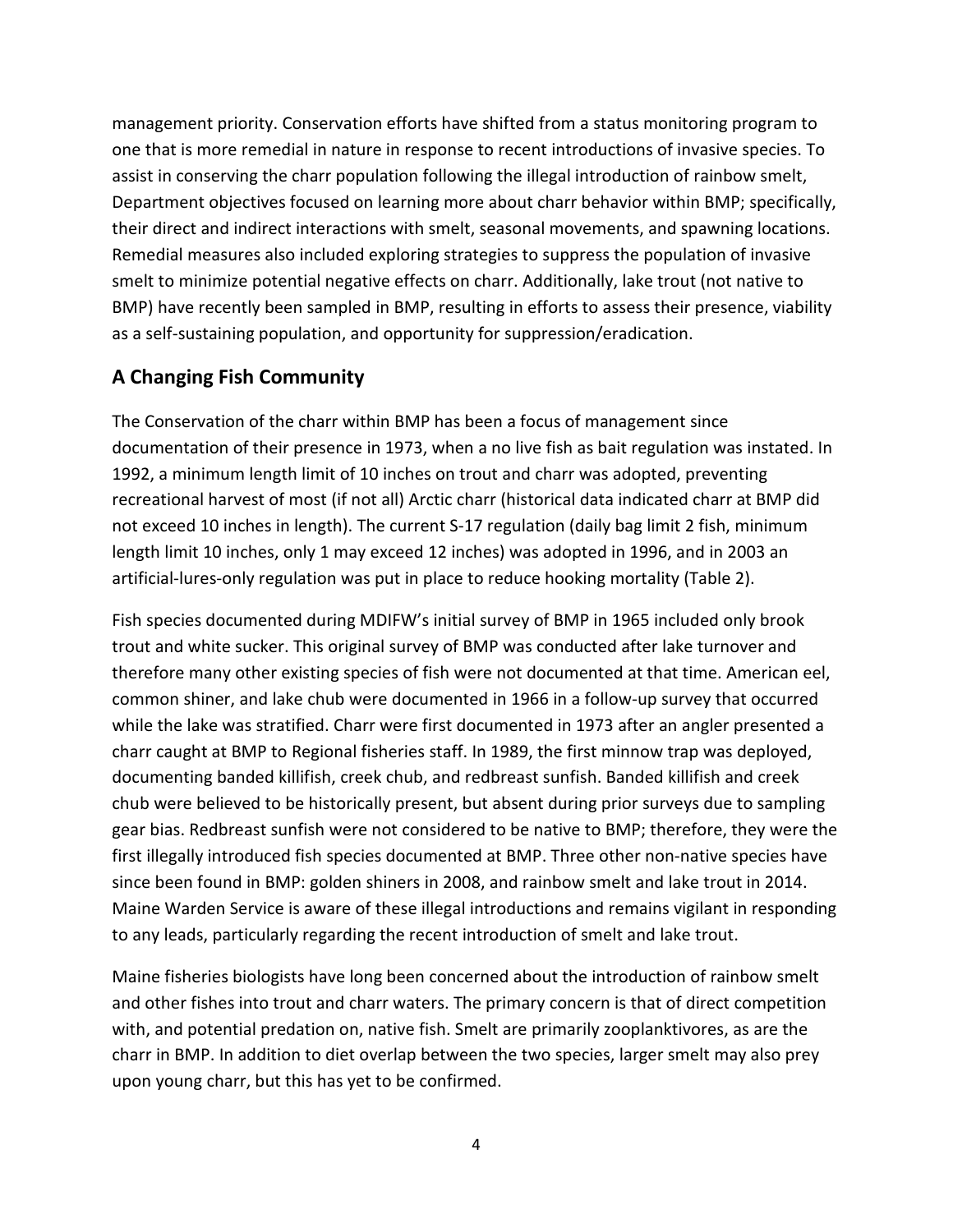Rainbow smelt were first reported in BMP by a bait dealer in 2007, who claimed smelt were caught in bait traps set for suckers. The following year (2008) the lake was sampled and no smelt were captured in 98.5 hours of gillnetting, nor were they documented through stomach analysis of 31 brook trout. No further reports occurred until the spring of 2014 when an angler reported "clouds of bait" observed on their fish finder and multiple size classes of rainbow smelt in the stomachs of brook trout. On July 7, 2014, Department Biologists deployed small mesh gillnets in BMP and confirmed the presence of smelt. A total of 2.45 hours of gill netting captured 9 smelt, sizes ranged from 5.0 inches to 7.6 inches and smelt were present in 40 percent of the brook trout (captured in the same gillnets) stomachs.

A "no live fish as bait" regulation had been in place since 1973, therefore it is unlikely that the introduction of rainbow smelt would be the result of anglers legally using live fish as bait. The origin of introduction was more likely the result of an illegal introduction by a misguided individual under the impression smelt would improve the fishery by providing an additional source of forage.

The origin of lake trout also remains unknown and could be a result of an illegal introduction, immigration of transient lake trout from elsewhere within the drainage, or an unintentional stocking by MDIFW. There are 44 populations of lake trout within a 50-mile radius of BMP that could serve as a source for an illegal transfer. As for transient lake trout, there is a possibility that individuals could have migrated from nearby waters into BMP, as this type of behavior among lake trout has been documented by Department biologists in the past. If BMP's lake trout were transients from other waters, they may have originated from one of two selfsustaining lake trout populations downstream; Foss Pond, a native (never been stocked) population is 38 stream miles away, and Whetstone Pond is 32.5 stream miles away and was last stocked in 1950. There are currently no known fish barriers between either of these ponds and BMP. The third potential source, an unintentional MDIFW stocking of lake trout, may have occurred where both brook and lake trout are raised at the same state fish hatchery (Governor Hill Hatchery) that supplied brook trout stocked into BMP. Bald Mountain Pond was stocked annually with fall yearling brook trout from 1998 through 2007. In four of the nine years that brook trout were stocked into BMP, lake trout were also housed at the same source hatchery. Although highly unlikely, there is a chance that lake trout at the hatchery could jump from one raceway to another and end up mixed in with brook trout. Brook trout were stocked as fall fingerlings (age 0+ and 6-8 inches in length), and if lake trout were located in adjacent pools they would be of the same age and up to 6 inches in length at the time of stocking.

Regardless of origin, no juvenile lake trout have been captured to date. Therefore, there is no evidence to suggest that a self-sustaining population of lake trout currently exists in BMP.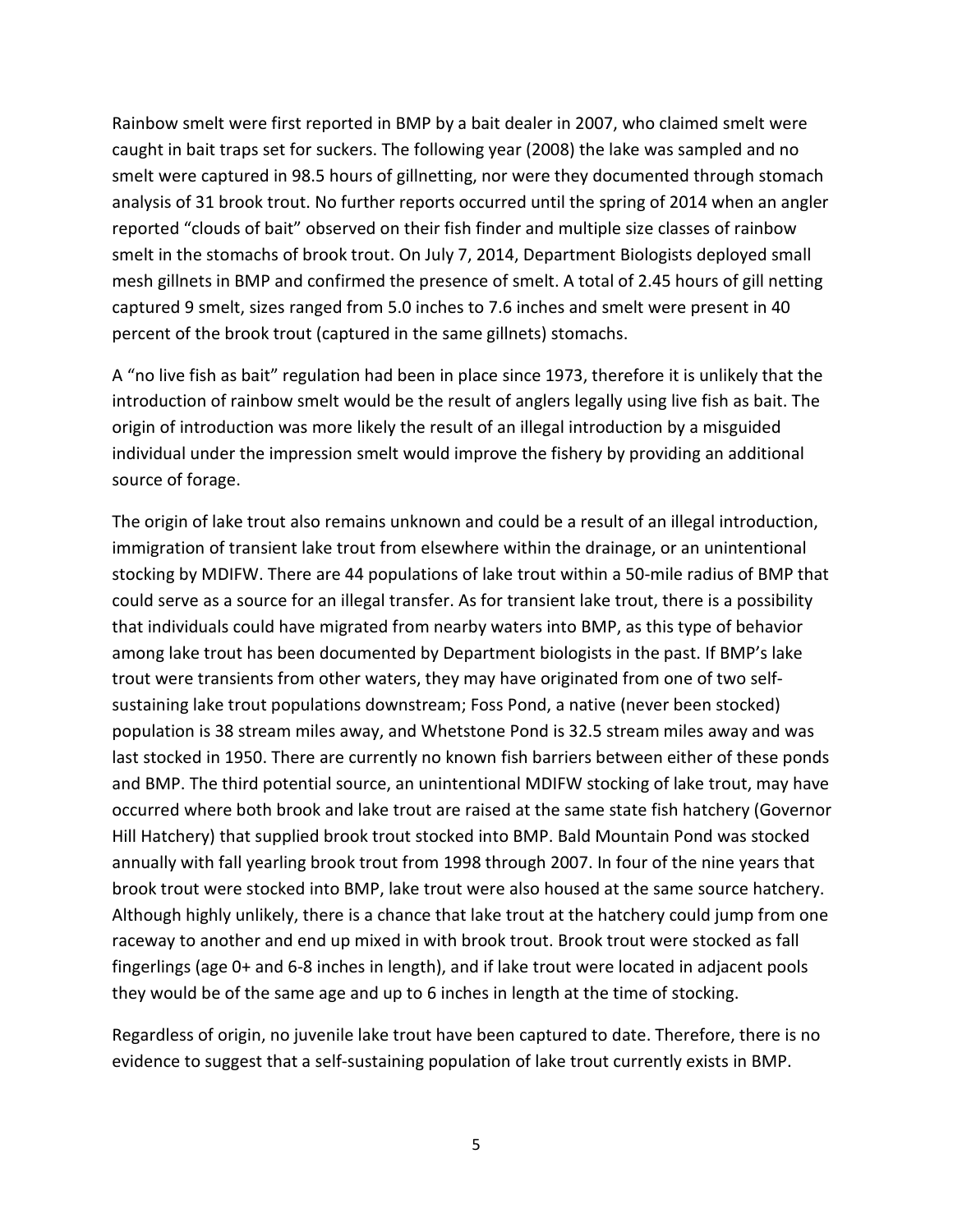Furthermore, it is improbable that sufficient numbers of lake trout, if incidentally stocked or migrated, would create a self-sustaining population, particularly in such a large lake.

# **Arctic Charr Population and Habitat Monitoring**

Historically, the status of BMP's charr has been both stable and robust, with adults averaging 6.3 inches in length. Combined, surveys conducted prior to the reported introduction of smelt in 2008 captured 46 charr in 98.5 gillnet hours (0.46 charr/gillnet hour) representing 4 age classes (2+ through 5+; Table 3), with an average length of 6.6 inches and an average Fulton's K (condition factor) of 0.866. Surveys since 2014 indicated poor year classes with mainly older ages present in the population (Table 3). These observations are often correlated to populations experiencing inconsistent and/or poor recruitment.

*Highlights from annual charr investigations between 2014 and 2017 are discussed below.* 

# *2014*

Acknowledging charr populations can be displaced by invasive species, like smelt, the Department took immediate action to obtain information on the habits and movement of charr in BMP. A charr radio telemetry project began on September 23, 2014. A total of 22 charr were caught in 51.1 gillnet hours (0.45 charr/gillnet hour). Several complications arose during the tagging and recovery procedure. Issues associated with the rapid change in water temperature (due to lifting sampling nets up to the boat from deep water) and the fish's inability to quickly adjust their swim bladder were the greatest problems. Due to these complications, only four fish were released equipped with radio tags and those fish were tracked via watercraft or fixed wing aircraft over a seven-week period. Of those four fish, two individuals exhibited no spawning behavior and were assumed to be immature. The remaining two charr exhibited potential spawning behavior, leading to the discovery of two separate potential spawning shoals.

The two shoals were targeted by the Department's SCUBA team based on recorded movements of tagged charr. In November, these shoals were examined for spawning substrate and potential charr activity. The first shoal (shoal one), also the location of a 1979 gillnetting effort that successfully collected charr, is located near the southern end of the main basin. This shoal is very large and consists of ledge and large boulders with small patches of gravel intermixed. Shoal two, located near the shoreline in the northeastern cove was predominantly large boulders with limited cobble interspersed among larger material. No charr eggs or sign of spawning activity was observed by either diver. Suitable spawning habitat was not located, although only a limited area of shoal one was explored in comparison to its size.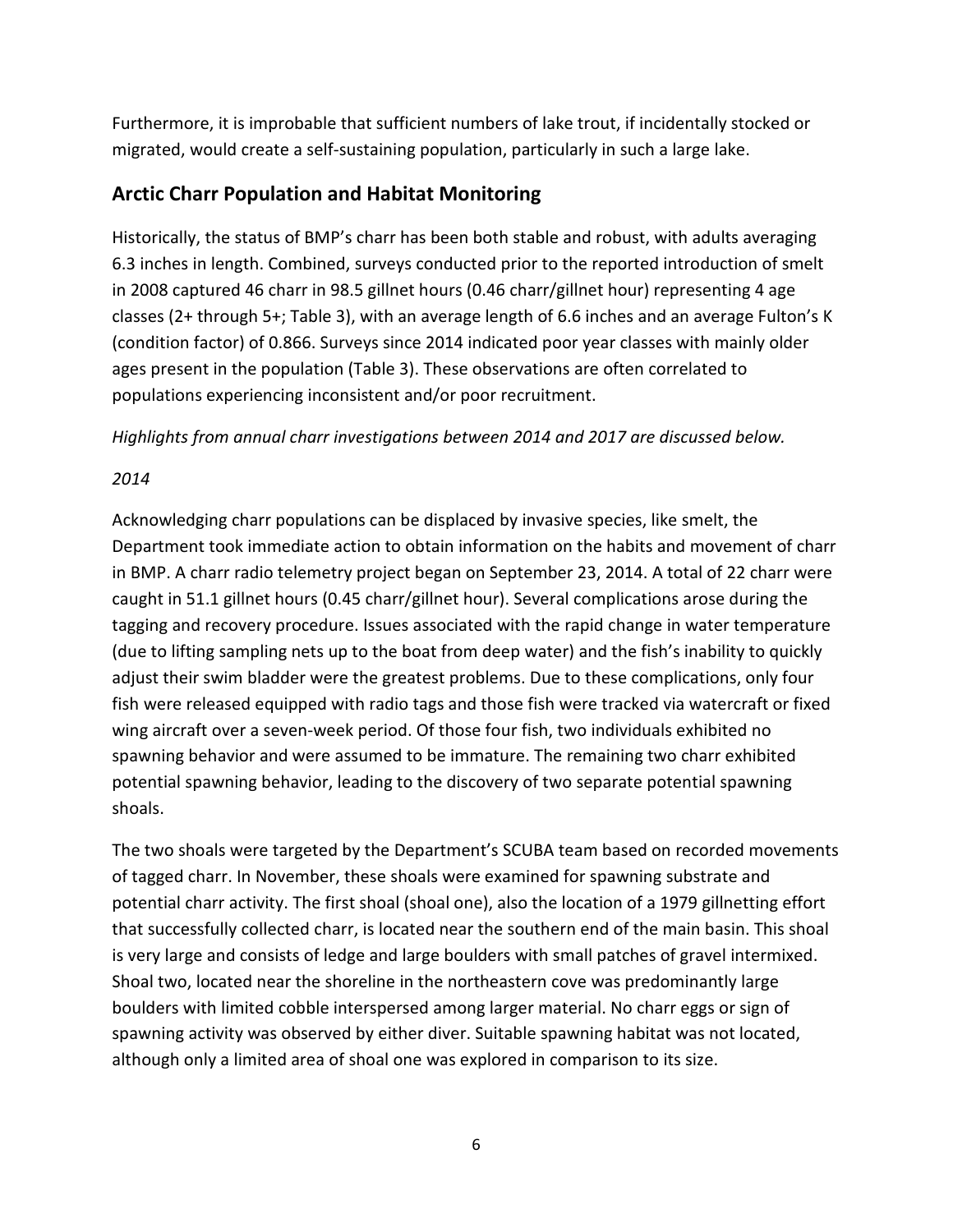#### *2015*

In 2015, another radio telemetry effort was attempted, this time benefiting from lessons learned in 2014 and using improved techniques to handle charr. Nets were set from July through September, although the water quality was notably different than historically recorded with low dissolved oxygen at depths charr traditionally inhabited. These conditions made collecting charr difficult; only 12 were captured in 70.5 gillnet hours (0.17 charr/gillnet hour). In addition to the difficulty of locating charr, there was now additional stress on captured fish due to marginal water quality. Of the 12 charr captured, only 3 were successfully released with radio tags. Suspended gillnet sets were attempted in addition to traditional gillnetting during October to target the narrow band of suitable charr habitat. These efforts (194.2 gillnet hours) resulted in the capture of two charr, of which one was successfully tagged and released. The four charr captured by gillnets and released with radio tags failed to survive. It is believed these fish drifted during recovery and expired in a zone of depressed dissolved oxygen.

Given the difficulty of capturing charr in gillnets, additional capture attempts were made in the fall using trapnets. Five trapnets were set beginning October 14, and led to the capture of just three charr in 1,065.75 hours of effort; all were successfully released with radio transmitters. These three fish were tracked during the day and at night from a combination of watercraft, fixed wing aircraft, and snowmobile. The first charr was located four times before its tag was recovered on shore seven days after release. It was unclear if the charr died after spawning or from capture related stress. Charr two, was tracked consecutively for six weeks after release, leading to multiple locations around the pond, including returning to the site of capture, and shoal one. The third charr was also tracked for six weeks and spent a substantial amount of time around an island off the mouth of the East Inlet. This area is located between the two successful trapnet sites. Tracking of the two remaining charr in February of 2016 located both charr residing in shallow waters on the northern shore.

The Department has been successful at capturing charr by hook and line in other waters and attempts were made to determine if charr in BMP were susceptible to capture utilizing this method. Relying on location information gathered from tracking, a team of six expended approximately 70 hours targeting charr in February, but none were captured.

An additional effort to capture charr for radio tagging utilized "charr traps", resembling a large minnow trap 3.5 feet in length. These traps have been successful at capturing charr in Norway (Amundsen et al. 1993) and used experimentally by the Department in select waters in Maine. Traps were deployed during the month of September for 714 hours and were unsuccessful at capturing charr.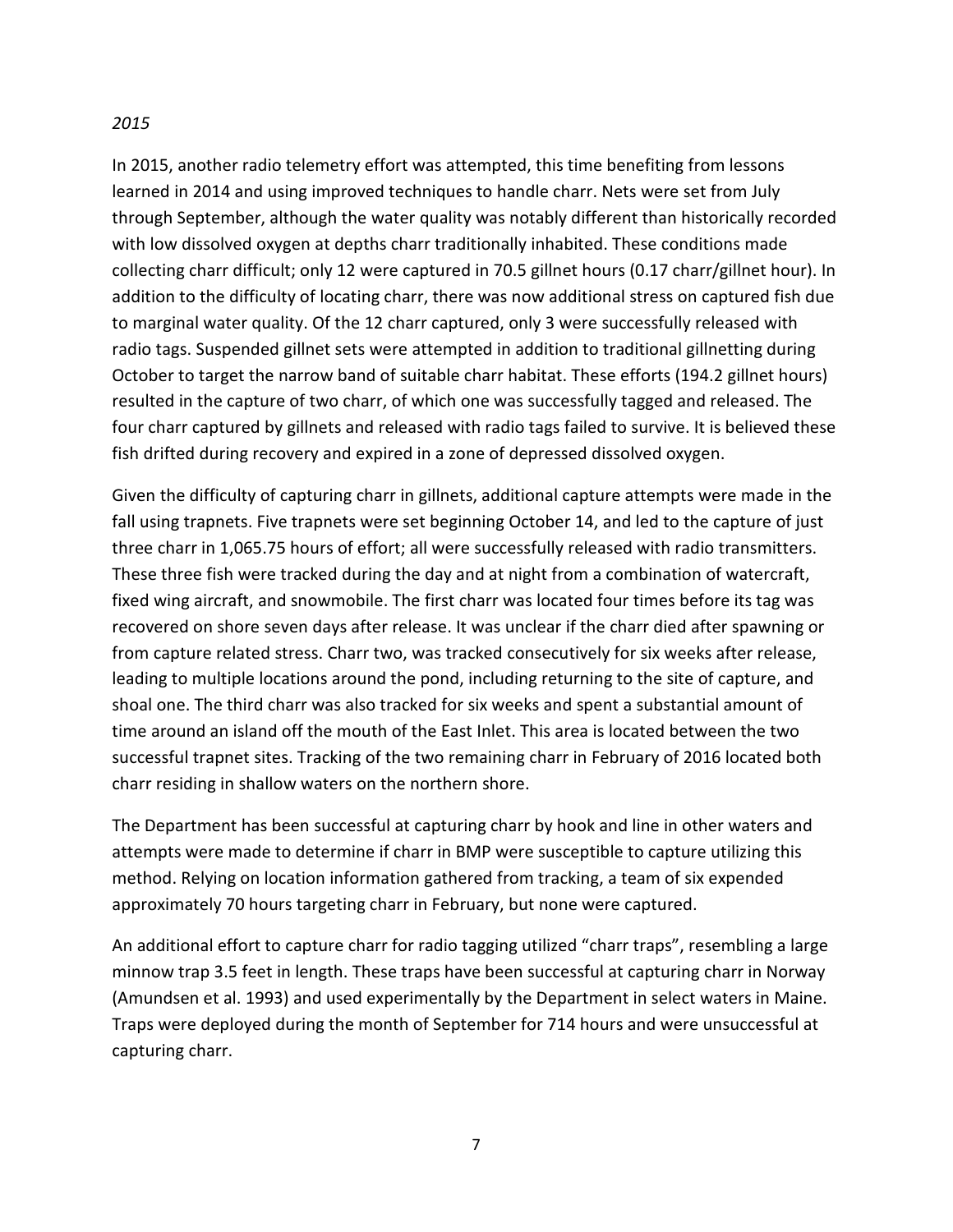#### *2016*

The successful capture and tagging of three charr by trap netting in 2015 prompted an extensive trap netting effort in 2016. Nets were deployed on September 26 and a total of nine nets were set along the eastern shore, including at those sites that led to captures in 2015 along with sites near shoal one. Sites where trapnets could be deployed were difficult to locate due to the shoreline composition largely comprised of large angled boulders and steep ledge drop offs. Total net time fished was equal to 11,475 hours (478.1 days) with only one charr captured on November 10 (32 times more trap netting effort per charr than in 2015). This fish was successfully radio-tagged and released then tracked over a seven-week period until signal was lost. It is believed the tag prematurely expired after a signal could not be located during several tracking attempts made from a fixed wing aircraft in December. Prior to expiring, this fish spent a considerable amount of time in the vicinity of shoal one. This shoal appears to be annually visited by tagged charr, however, our efforts have been unsuccessful in consistently capturing charr with either trapnets, fyke nets, or gillnets at this location. An underwater camera was also used during tracking events to potentially observe spawning, but no charr were observed.

From 2014 to 2016, all successfully tracked charr were frequently observed moving into deeper water away from shore at night. During the day tagged fish were frequently located near shore at potential spawning locations. One population of charr in Maine has been observed spawning during daylight hours and it is speculated that BMP charr may also spawn diurnally. After tracking charr movement in BMP for three years, indications are that most mature fish show signs of spawning behavior beginning in mid-October through mid-November. During these times, surface water temperatures generally range from 40° F to 48° F.

Because spawning charr were so difficult to capture with trapnets, Biologists attempted using gillnets in late October and November over potential spawning locations and in close proximity to tagged charr. However, no charr were captured during 29.8 hours of gillnetting.

#### *2017*

Future work plans were developed during an annual meeting of the Department's BMP Charr Conservation Committee in January of 2017. These work plans included a recommendation to attempt to capture charr in the month of June using gill nets. This sampling scheme was recommended because it was one of the few technique/timing combinations not yet attempted, and the risk of net induced mortality was expected to be lower than later in the year when water temperatures increase. No charr were captured during a total of 45.8 hours of gillnetting. However, a sample of brook trout was collected and sent to the Department's Fish Health Lab to be tested for diseases of regulatory concern. This testing was done to determine

8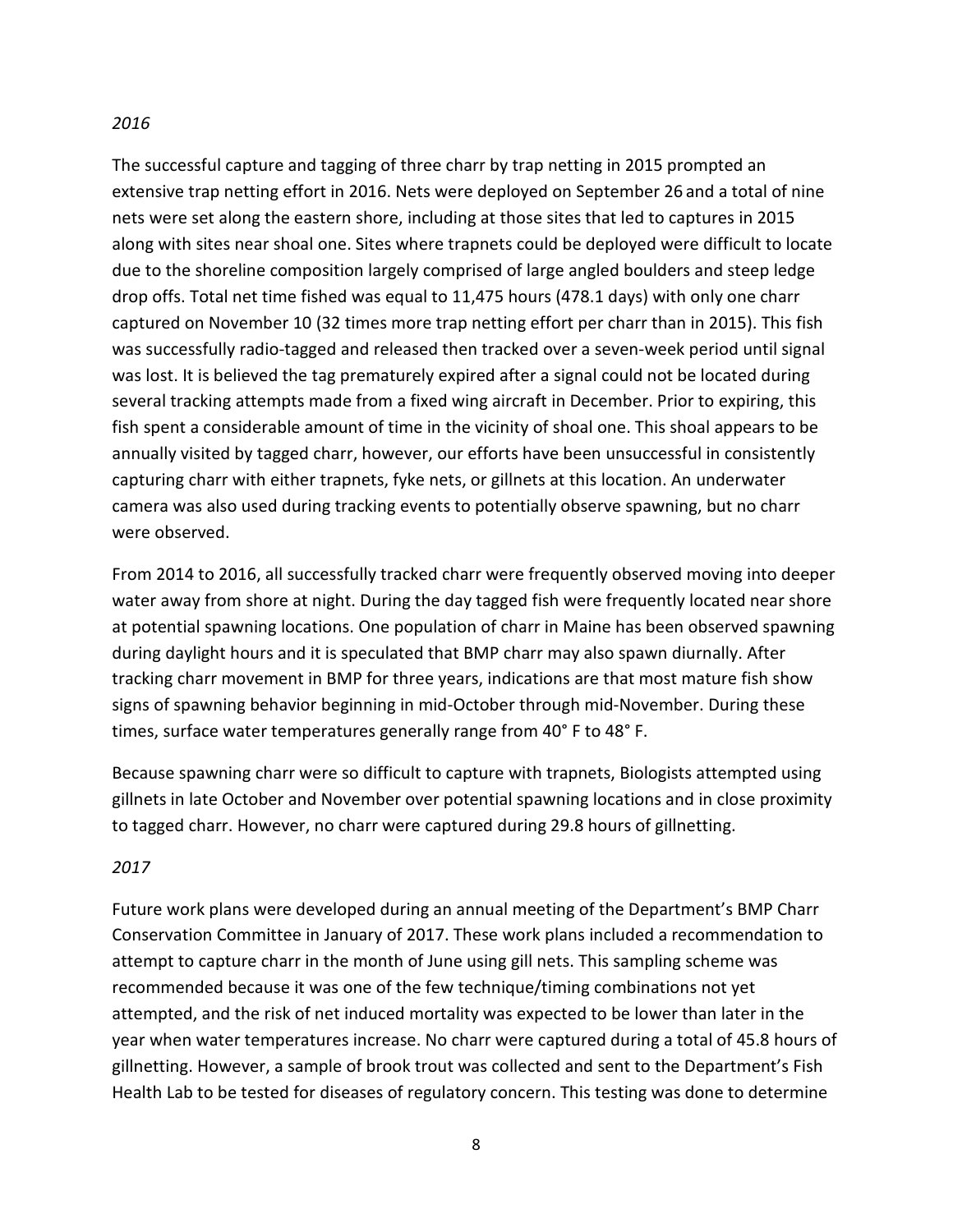if BMP charr could be transferred into another water as a potential strain conservation strategy; no diseases of concern were found.

Since 2014, the Department has experimented with several techniques to capture charr. Because a combination of various capture techniques and sampling dates were used in the past (including pre-2014), catch rates were not always comparable for long-term population status monitoring. In order to create a more comparable dataset, the Department developed an annual charr status monitoring protocol in 2017 which included setting gillnets for one day in August with short net sets to minimize mortality on captured charr. Gillnets were set in four other years in the past, therefore the 2017 sample could be compared to those years and every year that follows for status monitoring. During 2017, 20 gillnet sets (set for a combined 16.1 hours) failed to capture any charr. Prior to 2017, the mean August catch rate for charr at BMP was 2.6 hours per charr. The years of highest catch rates were 1973, 2008, and 2015 when it took approximately 2 hours of effort to capture one charr (Figure 3).

# **Assessment and Remediation of Introduced Threats**

## *Rainbow Smelt*

The Department confirmed the presence of smelt in July of 2014 and concluded the population was well-established and self-sustaining. Since confirmation, the Department has undertaken extensive experimental efforts to suppress the competing smelt population. In the spring of 2015, Biologists surveyed the shoreline and tributaries to identify spawning locations. Smelt were found to spawn in three of BMP's nine tributaries (an additional spawning tributary was identified in 2016); the primary tributary for spawning was found on the west shore, and has since been referred to as "The Brook". Egg deposition was documented as medium to heavy throughout a 50 yard stretch just upstream of its confluence with BMP. Each of BMP's nine tributaries were annually investigated for spawning activity to ensure suppression efforts were occurring on all tributaries where smelt were spawning.

Once spawning areas were identified, various smelt suppression methods were considered including using electric current to induce egg mortality. Dwyer et al. (1993) found that the intensity of voltage, duration of exposure to electricity, and egg stage development were all positively correlated to cutthroat trout egg mortality. In addition, during the early stages of development, 100% of cutthroat trout eggs were stopped from developing by applying 550–700 volts over a span of 10–20 seconds (Figure 4). In 2015 the Department applied this same method to rainbow smelt eggs using backpack electrofishing units. This method has been replicated every year since (including 2018) accounting for 1,700 minutes of effort (Table 4) spread across four tributaries. From these efforts, it was determined that streams with highly homogenous substrate demonstrate a higher rate of success in egg mortality than streams with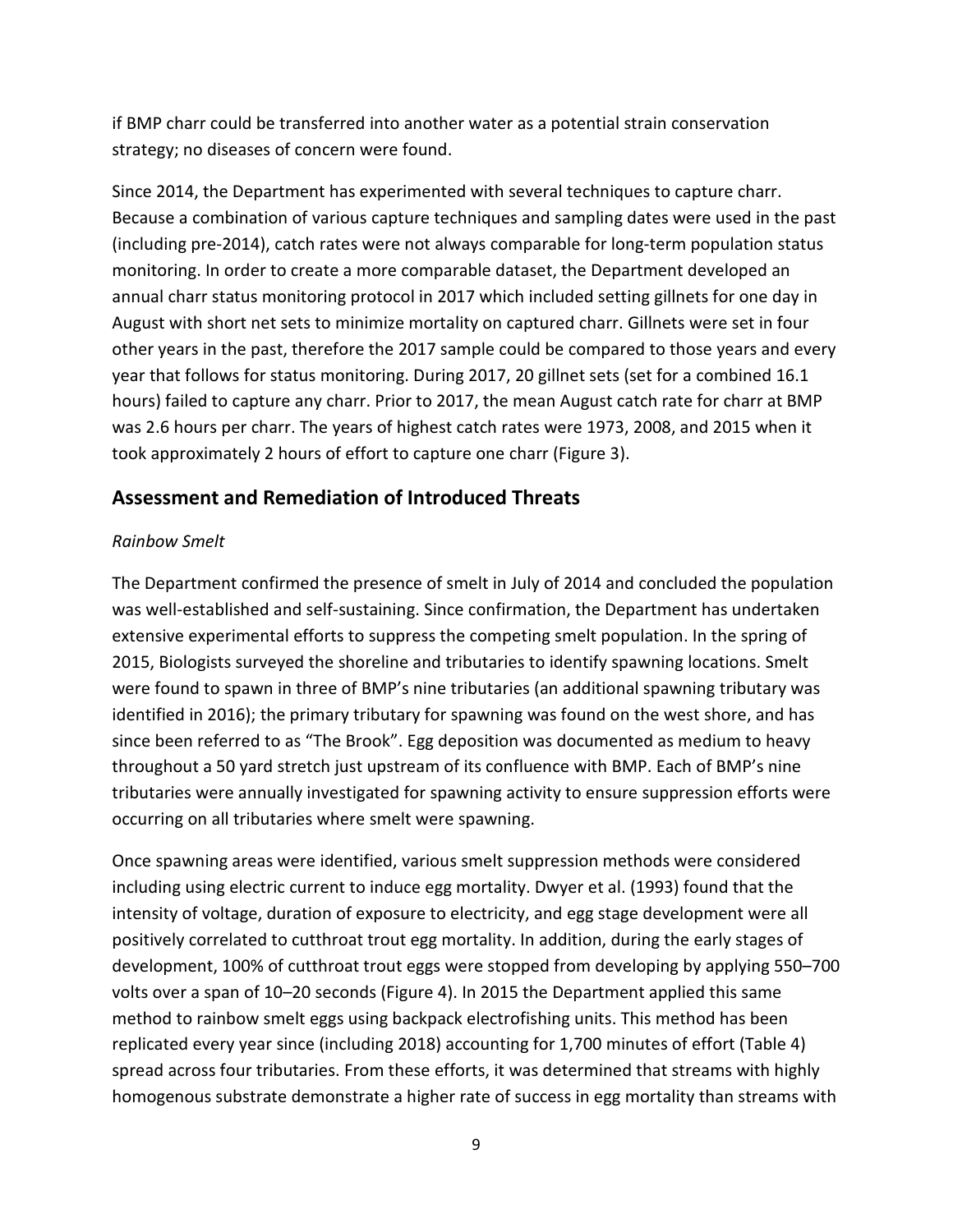heterogenous substrate due to larger/overlapping rocks providing a buffer to eggs from electricity in the latter. Therefore, The Brook, which contains mostly gravel and small cobble and is one of the most utilized for spawning, has received the most amount of electroshocking. To evaluate the success and efforts of electroshocking, zooplankton nets were set for 30 minute intervals at the mouth of tributaries 10–20 days after spawning to capture smelt fry. Annual evaluations began in 2016 and to date no smelt fry have been captured from The Brook, suggesting that the electroshocking treatments have been successful at suppressing smelt hatch rates.

Fewer eggs were observed in The Brook in 2017 than in previous years. During the spring of 2017, a large rain event occurred prior to hatching of smelt fry, potentially disrupting eggs and hatch rates. The Brook begins on the slopes of Bald Mountain, experiences flash flooding at a greater extent than other tributaries, and was observed to have substantial substrate movement after this rain event.

The second primary spawning tributary, referred to as "Bridge Brook" was located in 2016. Smelt ran approximately half a mile upstream of BMP through slow-moving water before reaching suitable spawning habitat. The spawning habitat in Bridge Brook consists of deep, fast moving water over large rocks and boulders. Egg deposition was found between large rocks, decreasing the overall effectiveness of electroshocking on eggs. Plankton nets documented smelt fry numbers ranging from 0 to 68 smelt across three years of evaluations.

The Department also investigated additional techniques to suppress the smelt population in BMP. During the 2016 spawning run, efforts were made to remove adult smelt entering The Brook for five nights. Approximately 797 pounds of smelt (an estimated 91,655 individuals) were removed from The Brook during the five nights of sampling. Physical removal proved to be extremely labor intensive and was determined to not be as time/cost effective as egg electroshocking. Shoreline spawning was documented at the mouth of The Brook and multiple other locations around the lake. In addition to being inefficient, the decision to cease adult removal was also due in part to concerns that spawning habits may be disrupted to the point where adult smelt would no longer spawn in The Brook (due to the tendency to return to natal shorelines) thus eliminating the opportunity to electroshock eggs. During spawning runs from 2016 through 2018, burlap was placed at locations of high egg deposition in the tributaries to allow for the physical removal of fertilized eggs prior to hatching. While this technique was effective at removal of eggs deposited on burlap, it could not be applied to all sections of streams.

Although subjective, visual assessment of the 2018 smelt runs suggested a reduction in egg deposition from previous years. Assessments prior to 2018 recorded concentrations of egg deposition to be moderate to heavy with areas of light deposition in the four tributaries utilized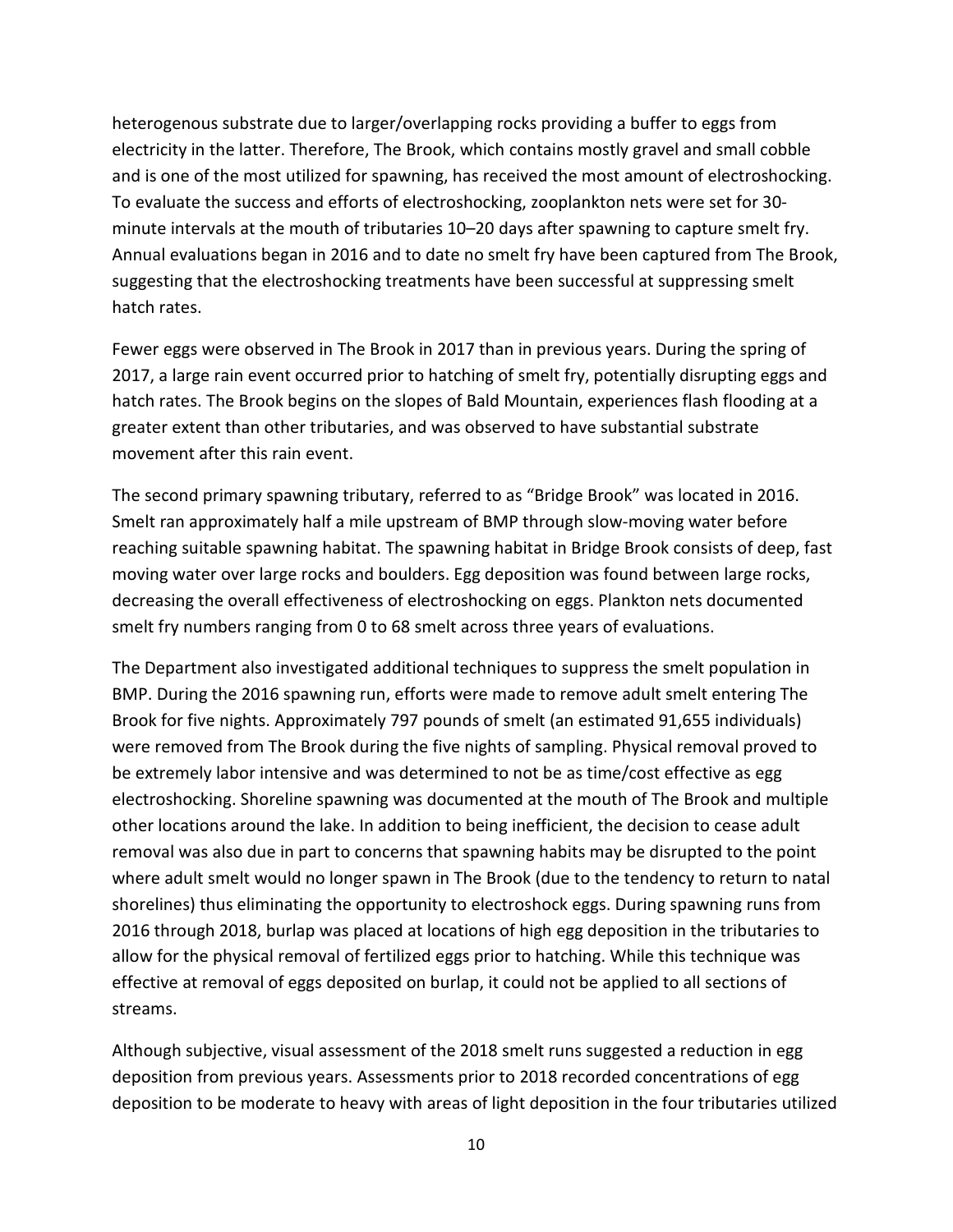for spawning. Whereas, in 2018, two of the three tributaries still utilized were evaluated as having only small concentrations of moderate to light egg deposition.

#### *Lake Trout*

Lake trout were first documented in BMP on September 25, 2014 via a gillnet deployed by the Department meant to obtain Arctic charr for an ongoing radio telemetry study. A single lake trout, 15 inches long and scale-aged to 4+ was captured. Out of an abundance of caution, a tissue sample was sent to the University of Maine, Orono to be analyzed for species confirmation. The lab results confirmed the field identification: the fish captured on September 25 was indeed a lake trout. In response, during the summer of 2015, the Department deployed large-mesh gill nets at depths lake trout typically occupy. No lake trout were captured in 49.5 hours of gillnetting. Because no lake trout were captured, and due to concerns regarding potential charr bycatch, the Department decided to not replicate this effort in subsequent years.

Since 2014, the Department received two reports of lake trout being captured by anglers (one in 2015, and one in 2016), and both were accompanied with pictures. Those anglers were also interviewed by Department employees for species and location verification. In June of 2017, MDIFW Fisheries Biologists captured two lake trout in gillnets while targeting charr. These lake trout were measured at 23.6 inches and 29.5 inches and aged at 8+ and 10+, respectively. To date, there has been no documentation of lake trout spawning within BMP. No juvenile or spawning adult lake trout have been captured in over 407 hours of gillnetting and 12,541 hours of fall trap netting.

# **Fish Health Study**

The Department completed a fish health study as a proactive measure to allow for a potential translocation of charr and/or to begin a captive brood stock program if either are feasible and pursued as the best conservation option. In accordance with the Northeast Fish Health Committee, three consecutive negative inspections over a continuous two-year period are required to obtain class AW (wild). Under a charr population of low abundance, surrogate charr were used to assess fish health. Two samples were submitted in 2015 containing brook trout and rainbow smelt; samples submitted for screening in 2016 and 2017 consisted of brook trout and a lake trout. To date, no diseases of regulatory concern have been detected within BMP, and therefore, BMP has been classified as AW (wild), allowing charr to be transferred to another water. To maintain classification and remain prepared for potential translocation, MDIFW will annually submit a sample of brook trout for testing of any diseases of regulatory concern to the Department's Fish Health Lab.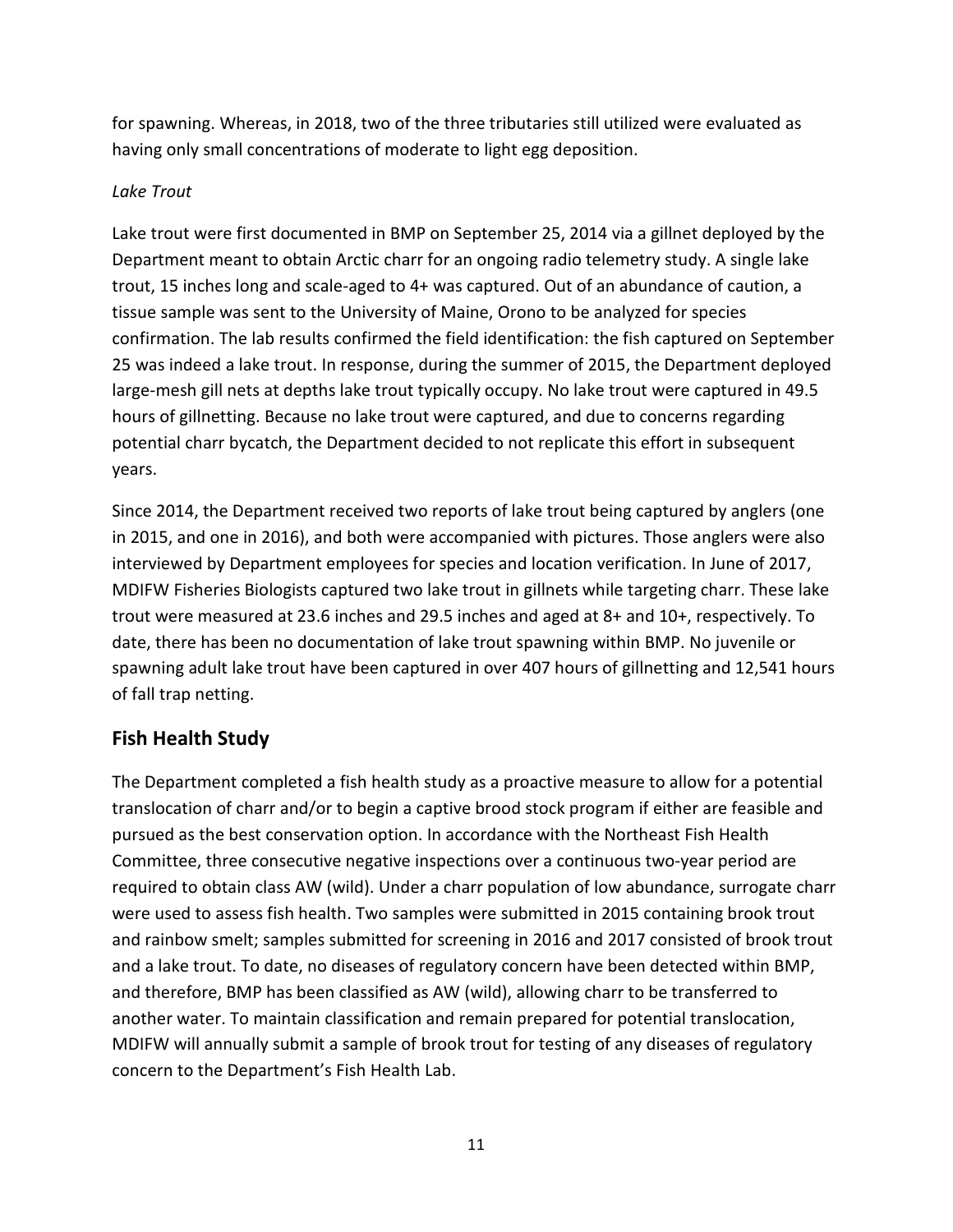# **Remediation Alternatives**

## *Option 1) No action*

The approach of no action would allow charr the opportunity to coexist or cease to exist in the presence of smelt (and perhaps lake trout if they establish a population) without intervention. This would run the risk of extirpation of a limited population of Maine charr. Extinction of this population of charr is not a certainty as other waters in Maine support coexisting charr and smelt populations. However, BMP's charr population closely resembles that of other waters within the state which were unsuccessful in adapting to illegally introduced species (e.g., Big Reed Pond and Wadleigh Pond).

The brook trout population should be less affected as spawning and nursery habitat occur in tributary streams rather than shoreline where fry are most susceptible to smelt predation. Brook trout have been documented successfully utilizing smelt as forage, and since the introduction of smelt, no significant change in brook trout population has been documented.

#### *Option 2) Suppression*

#### *Smelt*

- a) *Mechanical Control* Using nets to physically remove adult smelt prior to spawning as a means to reduce the population would minimize pressure and competition on the native charr population. Although this approach is a low-cost alternative, it would be a long-term commitment and labor intensive. Smelt have been documented spawning across vast reaches of shoreline, diluting the effects of physical removal. Moreover, the remote location of BMP makes it difficult to access in the spring (when smelt are spawning) due to poorly maintained and/or inaccessible roads. This method would also require working at night for consecutive days (maybe weeks), further increasing the challenge of accomplishing this task.
- b) *Induced egg mortality* Suppression of smelt by means of electroshocking fertilized eggs is another low-cost method requiring long-term commitments. This approach also lacks the ability to target those fish that spawn along the shoreline. Indications are that electroshocking can be extremely effective under textbook stream conditions (i.e., homogenous substrates). However, of the two main spawning tributaries known at this time, only one demonstrates characteristics favoring smelt suppression via electroshocking.
- c) *Commercial harvest*  Bald Mountain Pond has not been placed on the list of waters open to commercial smelt harvest due to concerns of charr bycatch and associated potential impacts to the charr population. Furthermore, the remote nature of this water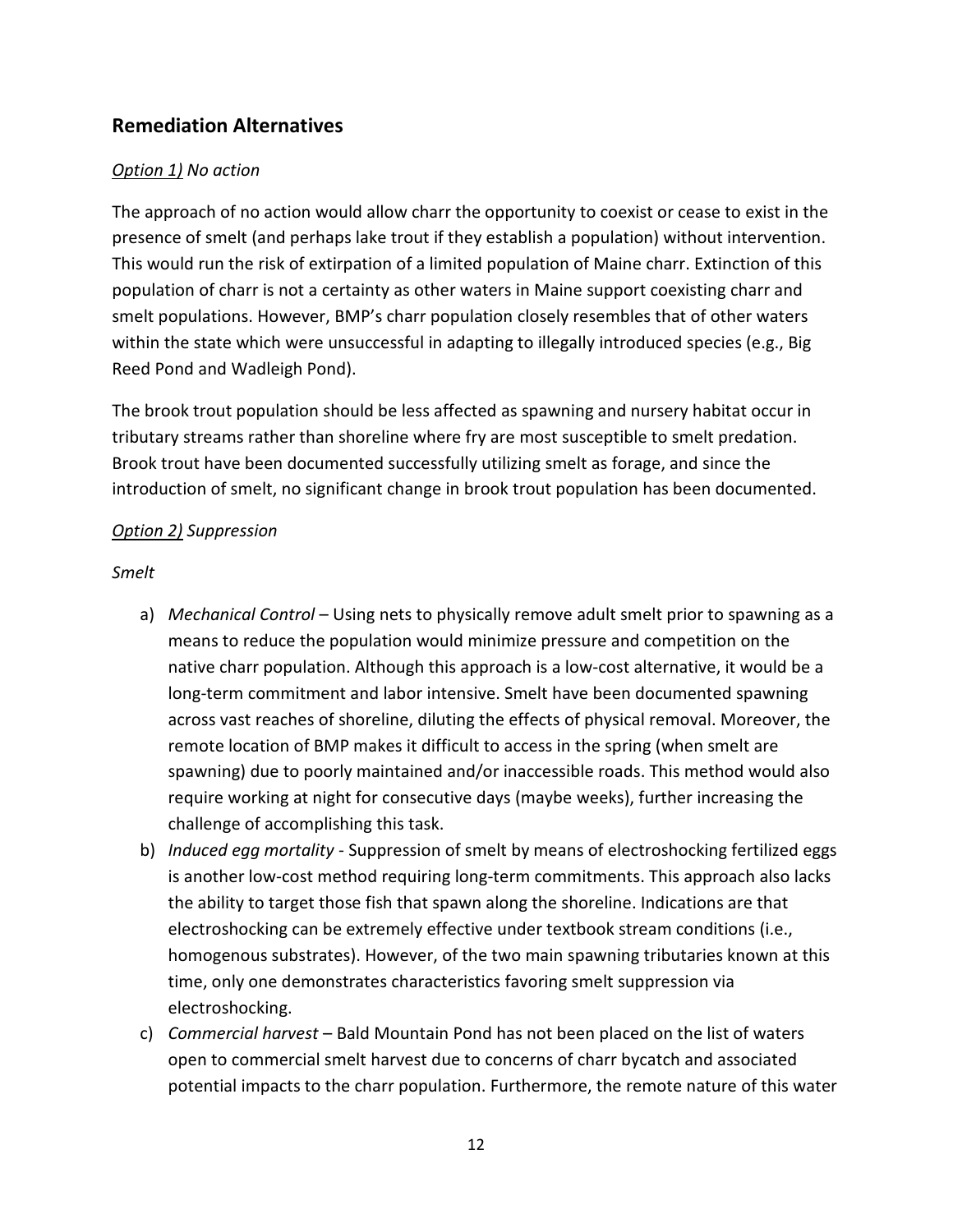would likely severely limit harvest use opportunities. Commercial harvest and exploitation is not expected to result in a meaningful reduction in smelt, particularly under current daily harvest restrictions and the anticipated low level of use.

d) *Non-Reproducing Hatchery Fish Introduction* – Non-reproducing hatchery fish, such as splake, could be introduced to reduce the smelt population and potentially allow the charr population to naturally recover within BMP. This approach would not involve a long-term time commitment, has a low initial cost, and retains the ability to limit duration of treatment. Predation on charr and additional competition from nonreproductive hatchery fish are potential negative consequences of this option.

#### *Lake trout*

Lake trout in Bald Mountain are believed to exist in low numbers. Further efforts by the Department to physically remove lake trout would most likely be ineffective and prove to be an inadequate use of staff time. More meaningful efforts to monitor and suppress lake trout numbers may be realized through public awareness. The Department is proposing a no size and bag regulation on lake trout at BMP during the 2018 APA rulemaking packet. Along with a regulation change, the Department plans to display signs at the boat launch highlighting the potential presence of lake trout (unknown if any individuals still exist) and encouraging their removal. Raising public awareness and involvement on lake trout's negative impacts on the endemic charr population should encourage anglers to remove any lake trout caught and may limit their impacts to BMP's native fishes.

## *Option 3) Conservation of charr population genetics*

Maine's 14 charr populations are genetically isolated, locally adapted, and represent the most southern distribution of the Laurentian sub-species of charr comprised of over 300 populations. Extirpation of the BMP charr could represent a loss in diversity of ecological adaptations, particularly within Maine, but genetic implications are less clearly understood. With advances in the field of genetics technology, future discrimination capabilities may offer finer resolution and more insight. As a precaution, in recognition of this uncertainty, the Department has undertaken a very conservative approach to managing charr as distinct populations. However, notwithstanding timely conservation efforts undertaken by the Department at BMP, the viability of this population could already be threatened. Recent sampling suggests the charr population to be low in abundance and may be less resistant/resilient to environmental stressors.

## *Broodstock Program and Translocation*

To prevent potential extirpation of BMP charr and preserve local adaptations of the lineage, a captive broodstock program would allow propagation in a hatchery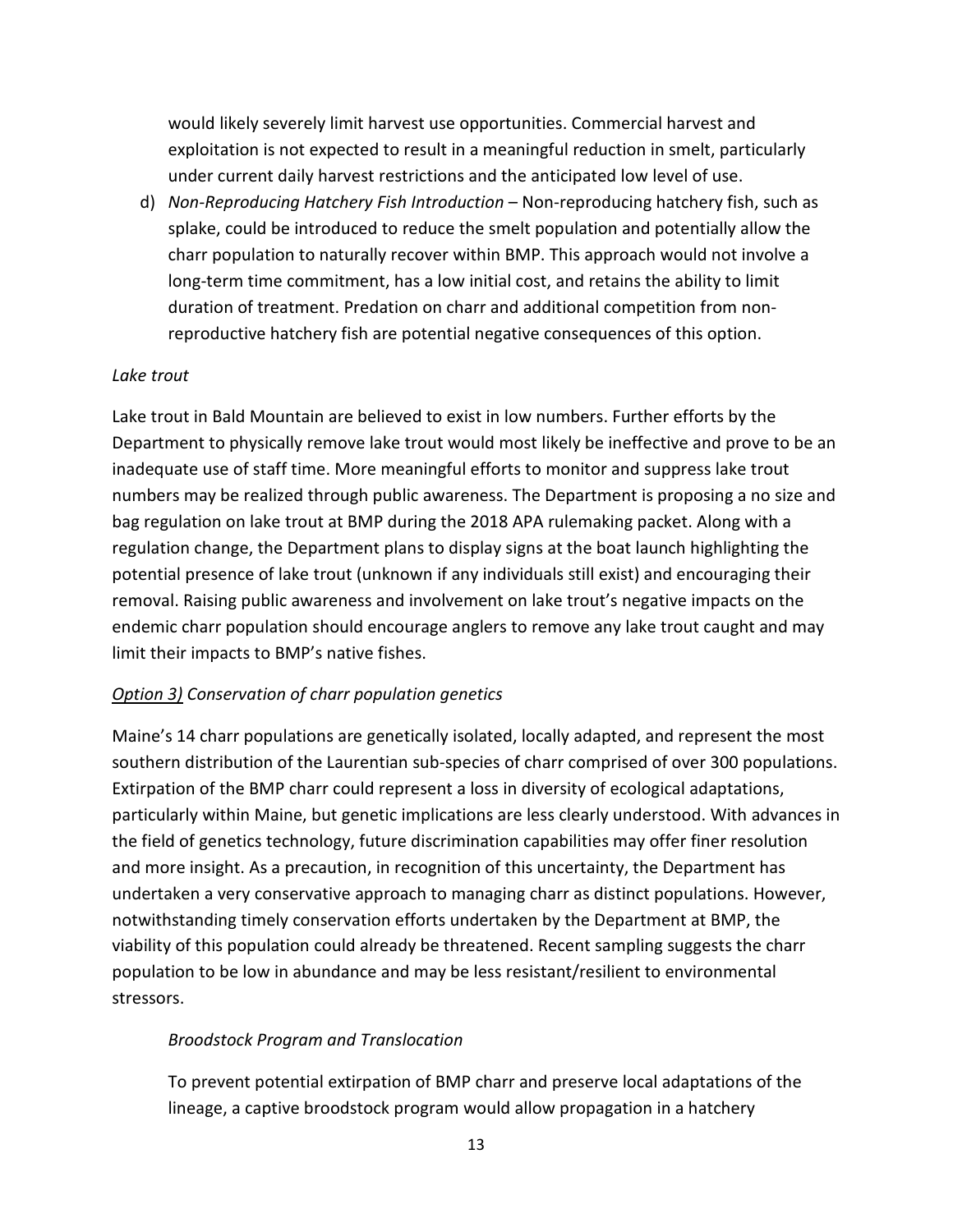environment and provide offspring. Offspring from captive rearing could be utilized to restock BMP after chemical reclamation or be used to establish a population in a suitable donor water. Translocation of offspring propagated in a hatchery, or moving adult charr directly from BMP to a donor water may preserve the distinct characteristics of the BMP charr in the event BMP was found to be unsuitable for continued charr existence.

If adequate numbers of individuals from BMP are not captured for hatchery propagation, genetic rehabilitation using another source water may limit inbreeding and increase population size. The primary concerns of utilizing donor brood received from other charr populations are the potential loss of local adaptations, outbreeding depression, and genetic dilution of the BMP lineage. Sources and amounts of genetic admixture should be assessed carefully, as evidence suggests, when used sparingly, genetic admixture can offer a degree of genetic rescue (Tallmon et al. 2004). The Department does not currently have the capacity for charr cultivation. Furthermore, the owner of a private fish cultivation facility with charr cultivation experience conveyed strong reservations regarding survival and successful cultivation of the very small size charr occurring in BMP.

#### "Replacement" - *Introduction of Floods Pond Brood*

If the BMP charr population is lost, an approach to restore Arctic charr from another source back to the pond would be considered. Translocation and introduction of charr from Floods Pond has been successful in some waters (Enchanted P and Long P). Arctic charr can undergo adaptive phenotypic changes in response to new environments over a relatively short timescale to potentially produce a sustainable population and fill a similar ecological role as that of the historic charr population (Michaud et al. 2008). This method would be recognized as suboptimal with respect to preserving adaptations specific to BMP and the overall diversity of adaptations found in Maine. However, this approach would preserve the future ecological and evolutionary legacy of a population, despite the potential loss of a distinct population. Since Floods Pond charr coexist with smelt, the current Floods Pond phenotype may be well adapted to BMP's current situation.

Potential hybridization between charr and lake trout is another consideration that may influence the success of a replacement charr strain. Among vertebrates, hybridization and introgression are most common in fishes (Wilson and Bernatchez, 1998). Hybridization is predominantly the result of a lack of a conspecific mate, and the likelihood of successful hybridization is limited when species greatly differ in size (Wirtz, 1999). Hybridization among lake trout and Arctic charr has been documented; a study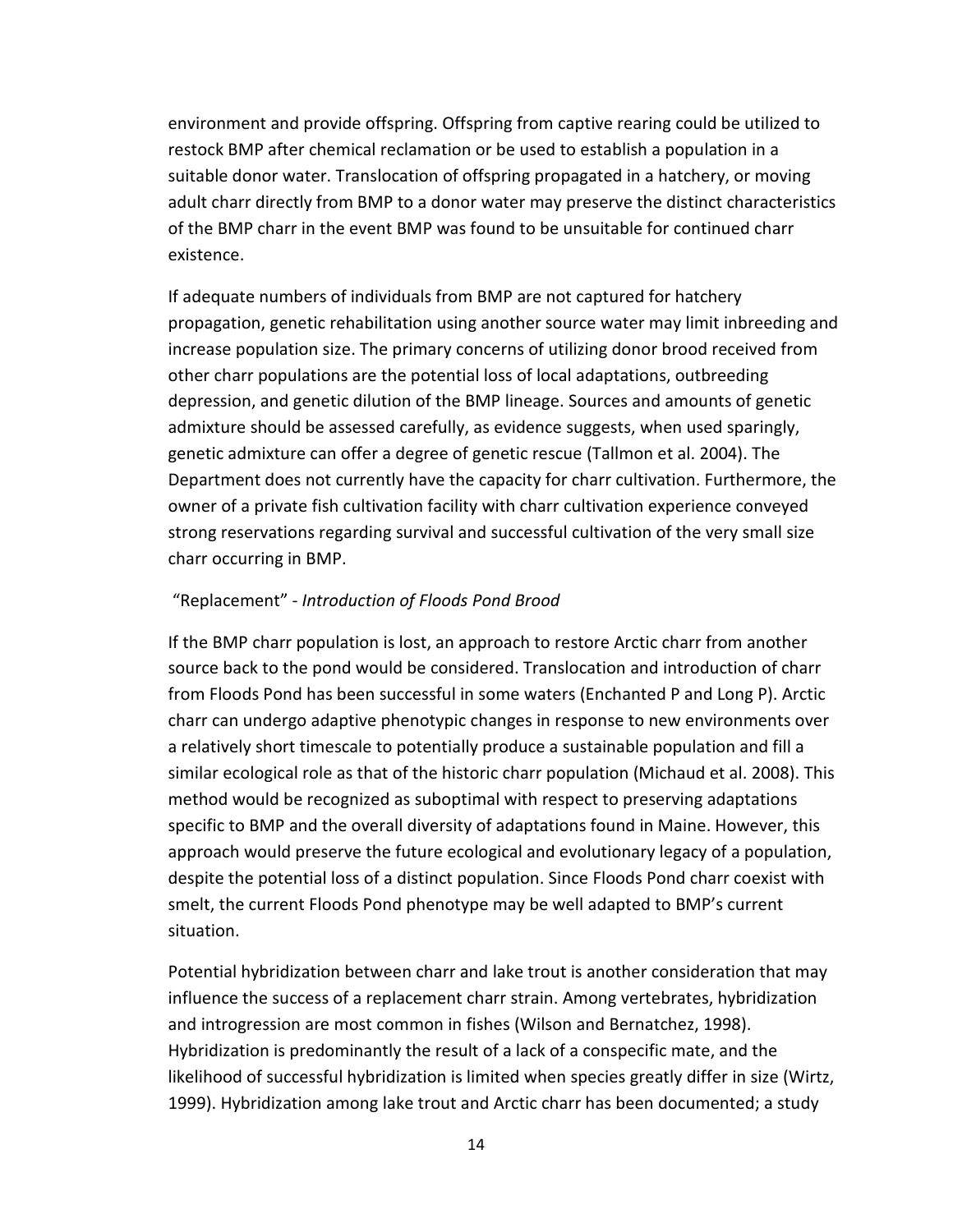found that the frequency of hybrid lake trout and Arctic charr ranged from 1 to 6 percent in 4 of 11 Canadian lakes where both species co-occur (Wilson and Hebert, 1993). No signs of hybridization have been observed at BMP, and the likelihood of hybrids being formed is considered to be low. Charr may also hybridize with other members of the *salvelinus* genera, including brook trout that coexist with charr in most of Maine's charr waters.

#### *Option 4) Chemical Reclamation*

Applying rotenone to chemically reclaim BMP to remove non-native species is likely to be the highest cost remediation option. Though this approach would have the greatest potential for complete population and ecosystem restoration, it would also involve capturing charr then securing and cultivating them in captivity, followed by treating the pond, tributaries, and outlet with rotenone to remove all fish species (targeting smelt and lake trout). Upon completion, and once the rotenone has degraded, BMP could be restocked with captive wild and cultivated charr. Currently, the greatest limiting factor remains the inability to obtain charr brood in sufficient numbers for culture and/or reintroduction after reclamation. An alternative approach to reintroduction of BMP brood would be introduction (replacement) of translocated charr from another endemic population within Maine. Of notable concern at BMP is the current environment, specifically the suppressed water quality that compromises the viability of recolonization following a reclamation or translocation

Outside of the current inability to obtain brood and the challenges associated with securing a culture facility are the complex parameters surrounding the reclamation of BMP. The Department has investigated the myriad of water-specific attributes that must first be assessed to determine cost, feasibility, and the likelihood of success of a reclamation at BMP. Results from the assessment related to the chemical reclamation of BMP are outlined below.

Bald Mountain Pond has a surface area of 1,152 acres with a maximum depth of 65 feet and a mean depth of 18 feet. The shoreline is composed of a mix of ledge and boulders. Numerous shoals, coves, and islands also exist throughout the pond. These habitats would create navigational and safety challenges for watercraft and applicators. A Geographic Information System modeling approach was used to estimate the volume of water above (epilimnion) and below (hypolimnion) the thermocline (typically 30 feet at BMP). The hypolimnion was estimated to be 1,607-acre feet which would require 1,590 gallons of liquid rotenone (318 fivegallon cans). The epilimnion was estimated to be 16,359-acre feet, and would require 133,540 pounds of powdered rotenone (1,214 drums of 110 pounds each). The total estimated cost of only chemical and receiving costs of product needed to treat the pond, would be approximately \$450,726.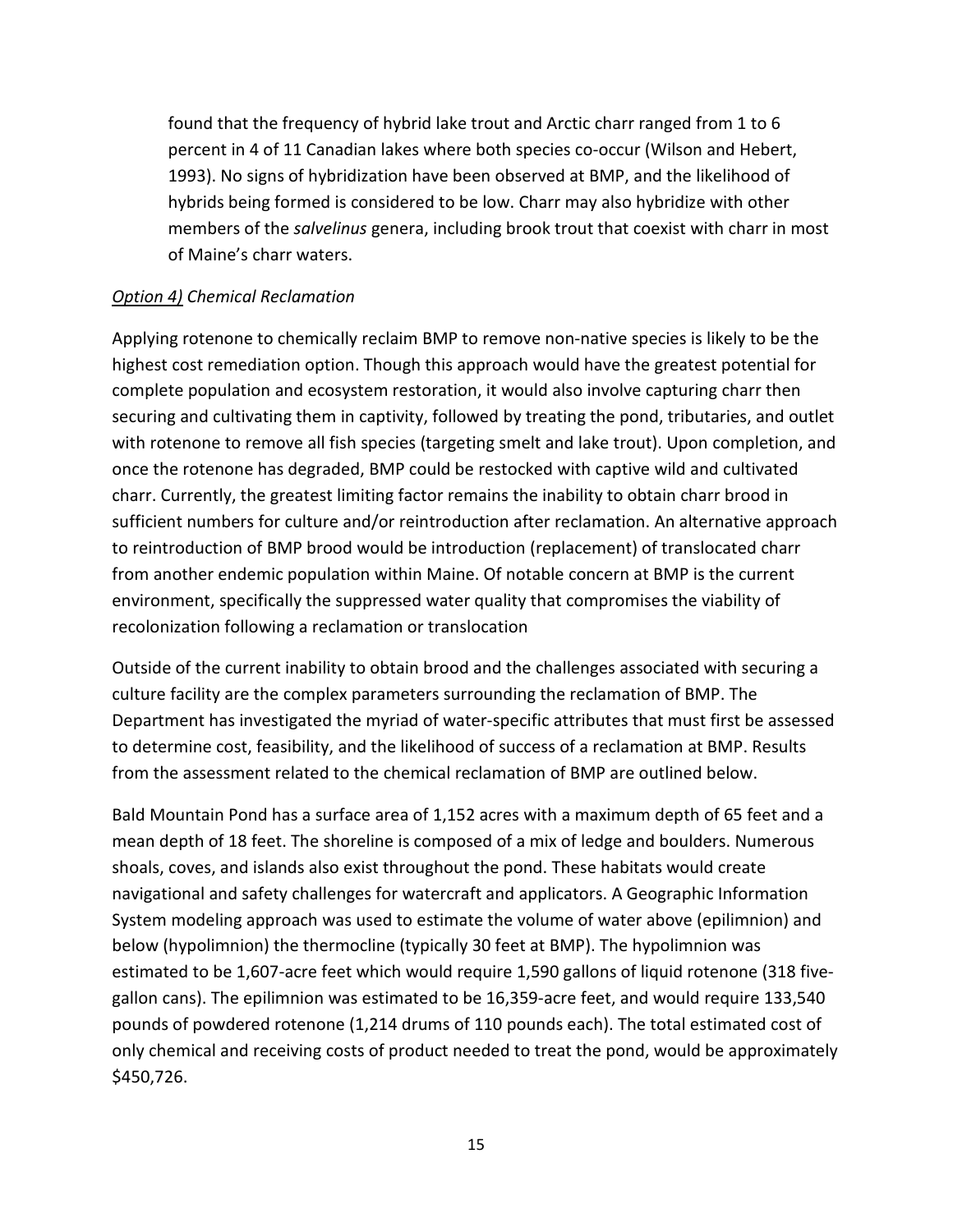The pond has nine noteworthy tributaries entering from all sides. Seven of the nine tributaries are relatively small and could be treated on foot with a manually operated backpack sprayer. The additional two are wide, low-gradient tributaries, requiring a small watercraft for a combined 1.25+ miles of chemical application.

The large, unobstructed outlet, Bald Mountain Stream, flows east into the West Branch of the Piscataquis River. Based on streambed elevations, it would be considered unattainable to lower BMP below the natural topography of the outlet to create retention capacity and avoid outflow treatment considerations. Therefore, treating the outlet may require additional rotenone costs as well as application of potassium permanganate  $(KMnO<sub>4</sub>)$  to neutralize the outflow. Another challenging factor is the cove leading toward the pond's outlet is over 1.25 miles long with multiple islands and numerous rocks posing increased hazard and difficulty. This cove is not navigable with boats at normal water levels and would involve using liquid rotenone with manually operated backpack sprayers from canoes, adding additional cost and a significant amount of staff time.

Bald Mountain Pond is in a relatively remote location, adding further complications. The drive to BMP's boat launch includes over 15 miles of dirt logging roads. Transport over dirt roads has led to compaction of rotenone powder in past reclamations in Maine, resulting in a significant amount of additional time and energy needed to prepare powder for distribution. The act of transporting the required quantity of rotenone would add further complications and costs. Currently, there are no existing structures near BMP's boat launch. A required safe and secure onsite storage location would have to be constructed to properly store supplies prior to and during the reclamation event. During years with below-average water levels, the unimproved boat launch can limit access to boats with shallow hulls or those that are greater than 18 feet long. Limitations of boat size could significantly hinder reclamation time and safety.

The Department's reclamation team currently consists of 10 licensed applicators and 4 boats. Based on application rates from previous projects, (assuming 4 teams of 2) it would take 95.7 hours to apply all the product within the pond (81.6 hours for powder and 14.1 hours for the liquid rotenone). This estimate does not account for safety breaks or travel time from the rotenone storage site (boat landing) to the entirety of the pond. The additional two licensed applicators would be tasked with treating the nine tributaries and the outlet.

The physical attributes of BMP, including its large area (if chemically reclaimed, BMP would be the largest project ever undertaken in the history of the Department), water depth, hazardous habitats, and numerous tributaries pose great challenges. When combined, these factors significantly reduce the likelihood of a complete eradication of rainbow smelt and lake trout. In addition, the remote location, coupled with the large amount of product needed to treat the pond, creates compounding adverse challenges. Furthermore, the rotenone standard operating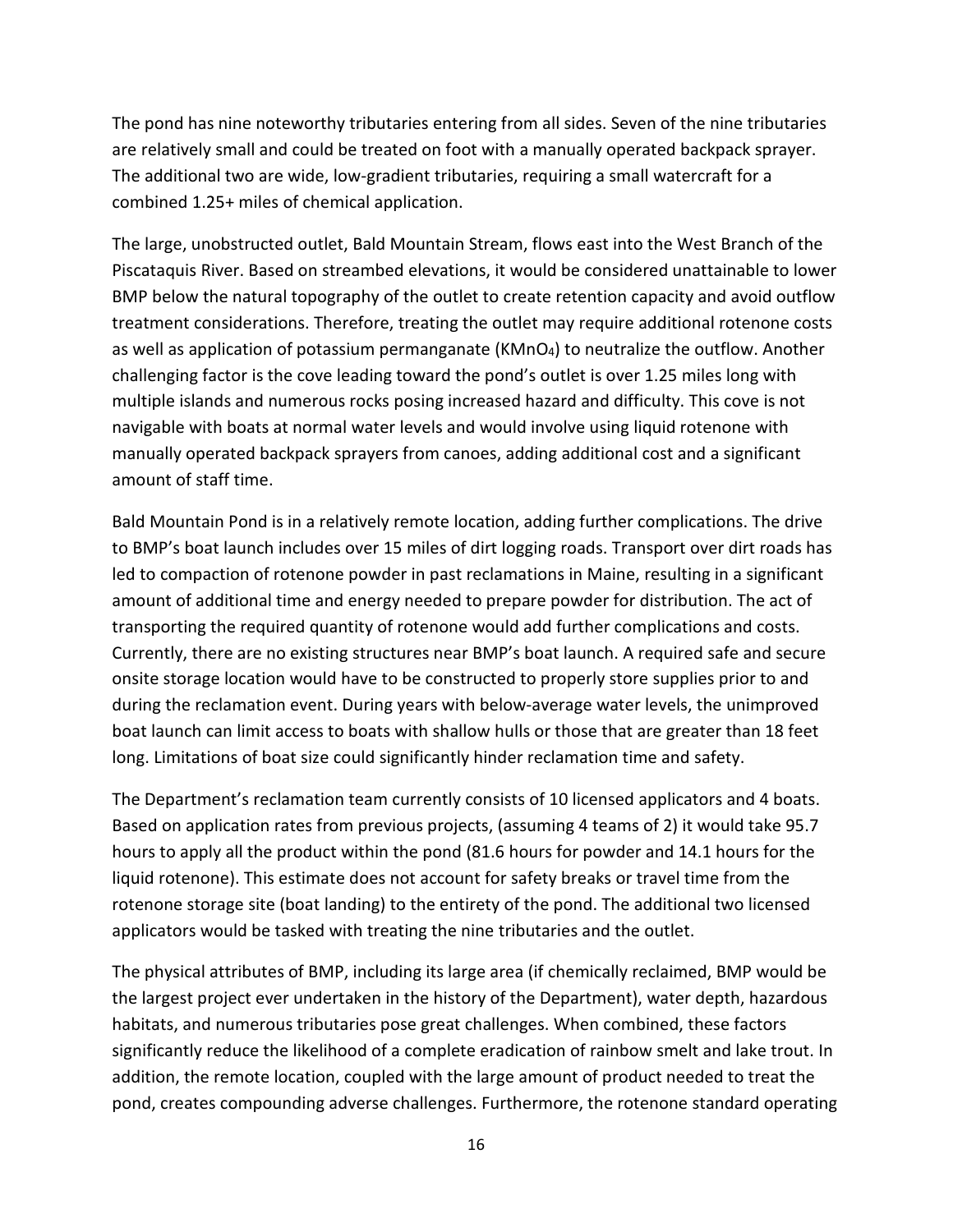procedures specify lentic systems to be treated within a 48-hour window to ensure complete eradication. Thus, a project of this size would require a much larger application crew than currently exists and extensive equipment upgrades. Due to the factors outlined above, chemical reclamation of BMP is not considered viable at this time.

# **Planned Actions and Recommendations**

Conserving the local adaptations and characteristics of BMP charr remains the focus of ongoing conservation efforts. The inability to reliably capture charr in sufficient numbers to support restocking following a reclamation, translocation, or a captive brood program remains the greatest impediment to meeting conservation needs. Recent sampling indicates the current population of charr is very low. The apparent rapid decline in the charr population is likely misrepresented as smelt were well established in BMP upon documentation. The combination of limited late summer charr habitat in recent years is likely exacerbated with the competition and potential predation from smelt. Limited summer habitat over multiple years could cause year class failures as charr compete for suitable habitat amongst native and introduced species.

Moving forward, the Department plans to continue monitoring the charr population in preparedness for action in the event a resurgence in the population occurs and translocation or a captive brood program becomes feasible. In the meantime, translocation waters will be identified based on water quality, physical characteristics, and past experiences. Maine State Heritage Fish waters offer the most suitable habitat and may be the focus rule changes to utilize these waters for translocation of charr from BMP. Efforts would also be directed at securing a facility to support culture of BMP charr, including funding sources to support associated costs.

Experimental smelt suppression by way of electroshocking eggs will continue again next year (2019) and perhaps longer as a temporary measure to reduce potential interactions. Water quality plays an integral role in the viability of managing BMP for charr in the future. As a result, beginning in June of 2019, the pond will be sampled monthly (through September) to collect temperature and dissolved oxygen profiles. Annual charr population status monitoring will continue to occur in August with short period gillnet sets. Baited charr traps, a technique recently refined by the Department, will also be experimentally fished in 2018. During annual gillnet sampling, a sample of brook trout will be collected to maintain the fish health classification needed for potential charr translocation. The status of lake trout will continue to be monitored during all field surveys and all encountered lake trout will be euthanized. During the 2018 APA rulemaking process, the Department will propose a no size or bag limit regulation on lake trout.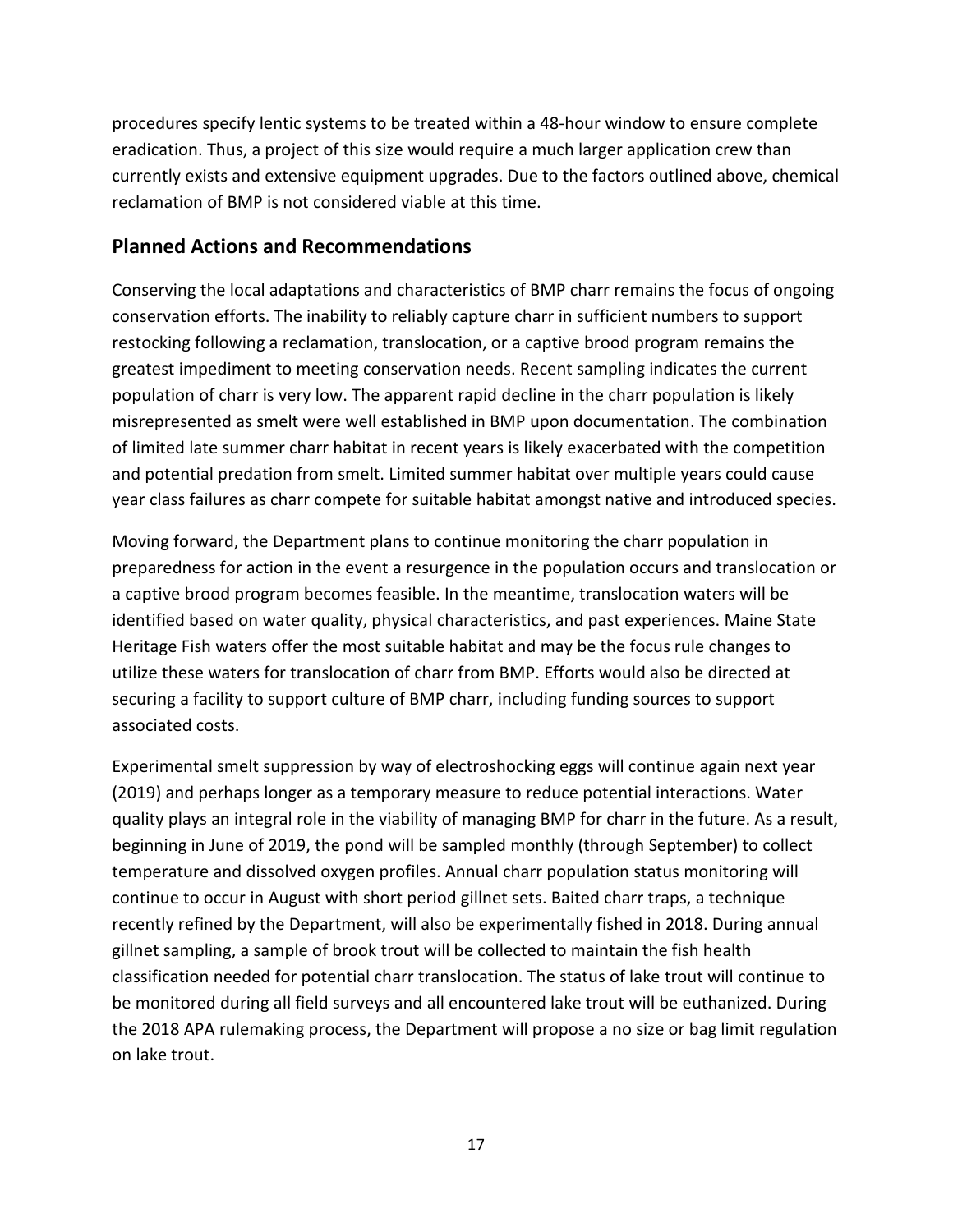Long-term charr conservation actions at BMP will be continuously adjusted to reflect the best, cost-effective conservation techniques for charr based upon past and present data. Stocking or translocation of a charr into BMP from another Maine water would only be considered after the charr status in BMP is determined extant and lake trout are not considered a threat to the genetic integrity of charr. A stocking or translocation would follow MDIFW stocking policy and would therefore be subject to a peer review and public comment.

# **Acknowledgements**

Sincere thanks to the following MDIFW staff for providing valuable edits, contributions, suggestions, and additional information during the development of this document: David Howatt, Frank Frost, Francis Brautigam, Matt Lubejko, Joe Overlock, and Commissioner Chandler Woodcock.

# **References**

Amundsen, A., A. Klemetsen, and P. Grotnes. 1993. Rehabilitation of a stunted Population of Arctic char by intensive fishing. North American Journal of Fisheries Management. 13:483-491.

Crnokrak, P. and Barrett S.C.H. 2002. Perspective: purging the genetic load: a review of the genetic evidence. Evolution. 56: 2347-2358.

Dwyer, W., D. Erdahl, and W. Fredenberg. 1993. Influence of Electroshock and Mechanical Shock on Survival of Trout Eggs. North American Journal of Fisheries Management. 13:4, 839- 843.

Fondriest Environmental, Inc. "Algae, Phytoplankton and Chlorophyll." Fundamentals of Environmental Measurements. 22 Oct. 2014. Web: http://www.fondriest.com/environmentalmeasurements/parameters/water-quality/algae-phytoplankton-and-chlorophyll.

Frost, F.O. 2001. Arctic charr management plan. Maine Department of Inland Fisheries and Wildlife.

Frost, F.O., M. Kinnison, F. Kircheis, and R. Danner. 2009. Reclamation and restoration of Big Reed Pond, a historic Arctic Charr *Salvelinus alpinus* ecosystem in Maine. Maine Department Inland Fisheries and Wildlife.

Howatt, D. and E. Thorndike. 2016. Bald Mountain Pond landlocked Arctic charr radio telemetry study. Maine Department of Inland Fisheries and Wildlife. No. 16-3.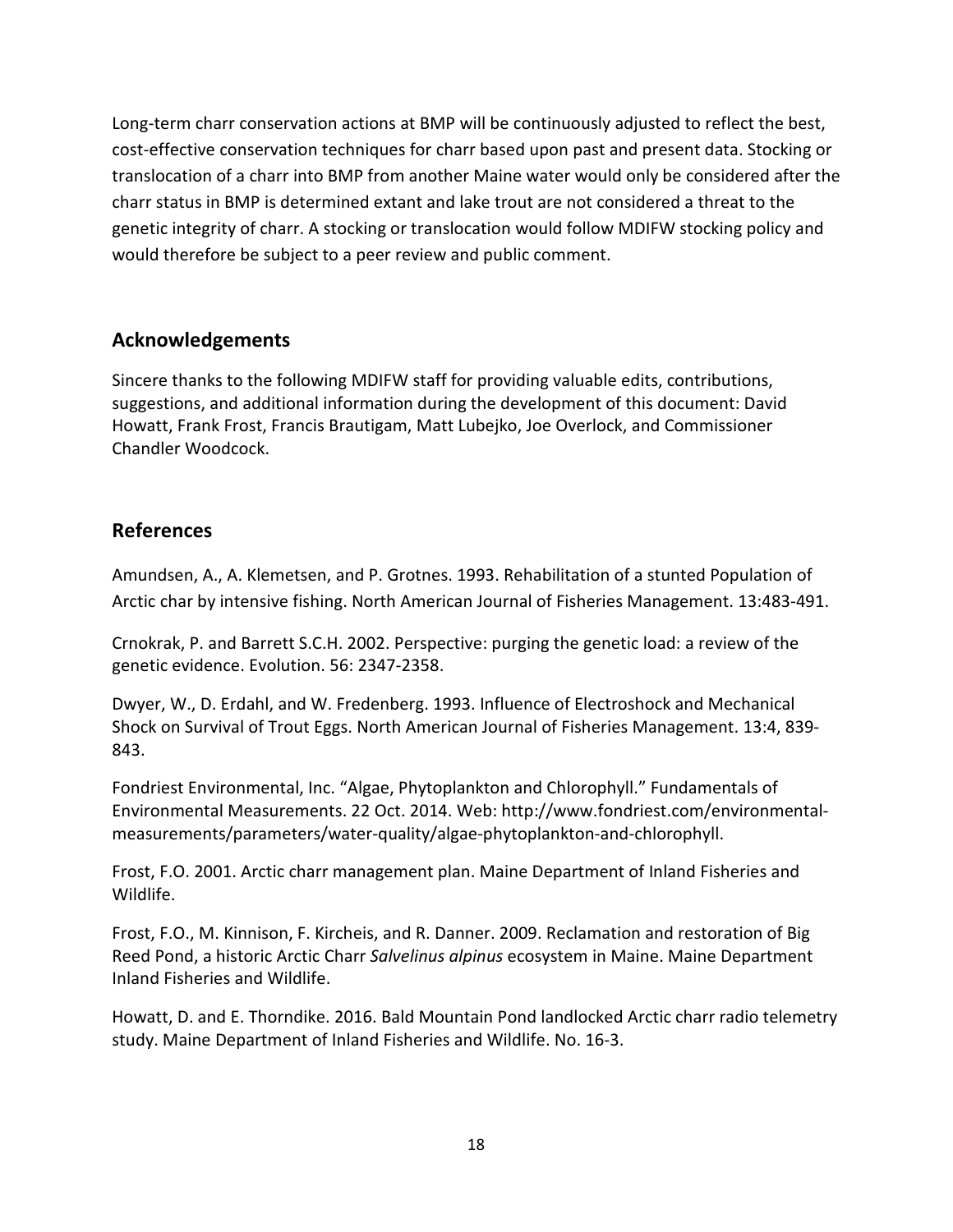Johnson, B. and J. Goettl, Jr. 1999. Food web changes over fourteen years following introduction of rainbow smelt into a Colorado reservoir. North American Journal of Fisheries Management. 19:629-642.

Keller, L.F and Waller, D.M. 2002. Inbreeding effects in wild populations. Trends in Ecology and Evolution. 17:230-241.

Michaud, W. K., M. Power, and M. T. Kinnison. 2008. Trophically mediated divergence of Arctic charr (Salvelinus alpinus L.) populations in contemporary time. Evolutionary Ecology Research. 10: 1051-1066.

Tallmon, D.A., G. Luikart and R.S Waples. 2004. The alluring simplicity and complex reality of genetic rescue. Trends in Ecology and Evolution 19:489-496.

Thorndike, E. 2015. Bald Mountain Pond summary report. Job F-029. Maine Department of Inland Fisheries and Wildlife.

Wilson, C.C. and L. Bernatchez. 1998. The ghost of hybrids past: fixation of Arctic charr (*Salvelinus alpinus*) mitochondrial DNA in an introgressed population of lake trout (*S.namaycush*). Molecular Ecology. 7:127-132.

Wilson, C.C. and P. Hebert. 1993. Natural hybridization between Arctic Char (*Salvelinus alpinus*) and lake trout (S. *namaycush*) in Canadian Arctic. Canadian Arctic. Can. J. Fish. Aquat. Sci. 50:2652-2658.

Wirtz, P., M. Planck, and A. Wickler. 1999. Mother species-father species: unidirectional hybridization in animals with female choice. 58:1-12.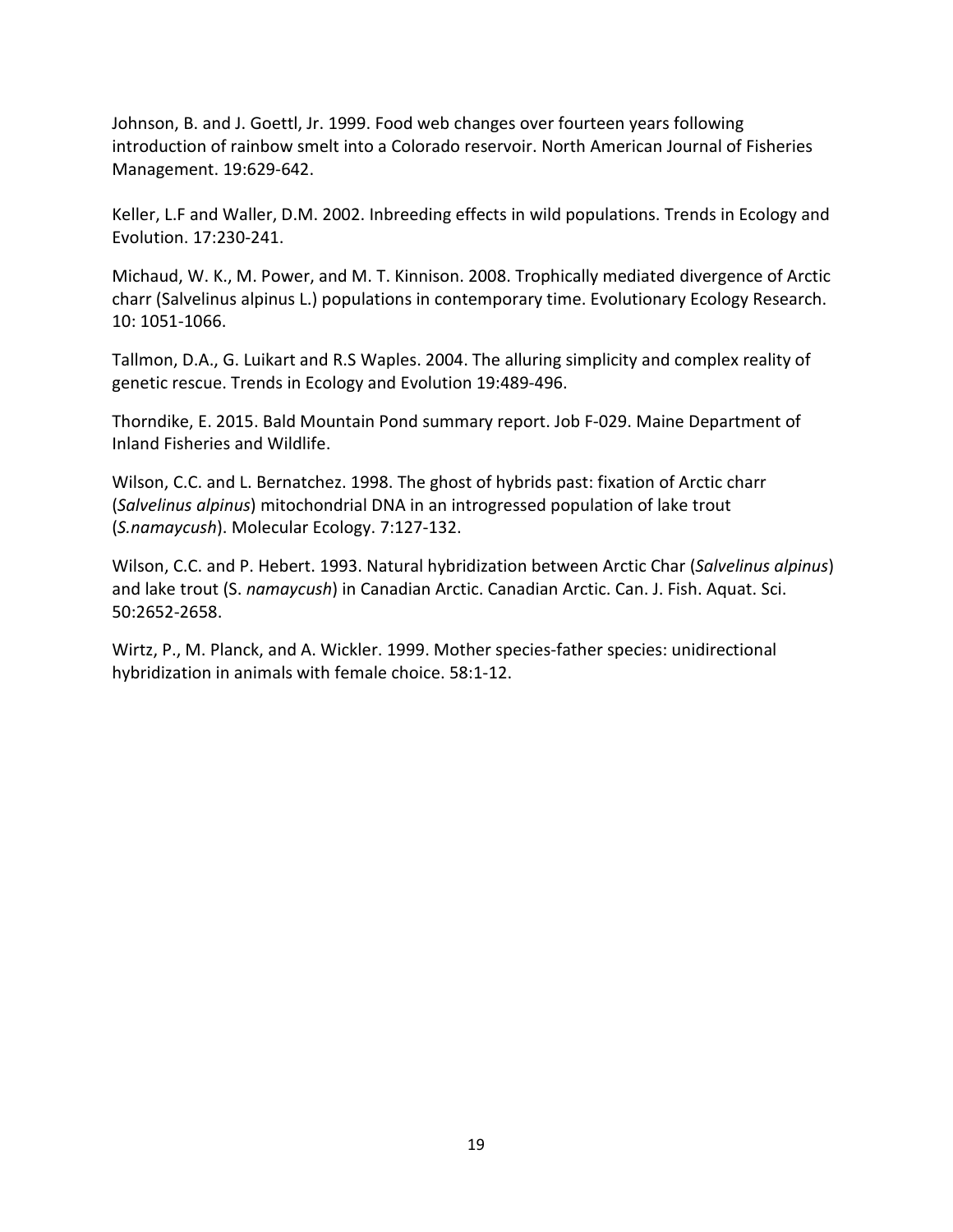| County      | Lake                        | Town                     |       | Abundance   |  |
|-------------|-----------------------------|--------------------------|-------|-------------|--|
| Aroostook   | <b>Black Lake</b>           | T15 R9 WELS              |       | High        |  |
|             | Deboullie Lake              | T15 R9 WELS              | 262   | Moderate    |  |
|             | Gardner Lake                | T15 R9 WELS              | 288   | Moderate    |  |
|             | <b>Pushineer Pond</b>       | T15 R9 WELS              | 55    | Low         |  |
|             |                             |                          | 752   |             |  |
|             |                             |                          |       |             |  |
| Franklin    | Long Pond $1$               | Township E               | 254   | High        |  |
|             |                             |                          |       |             |  |
| Hancock     | <b>Floods Pond</b>          | Otis                     | 654   | High        |  |
|             | Green Lake <sup>1</sup>     | Dedham                   | 2,989 | Low         |  |
|             |                             |                          | 3,643 |             |  |
|             |                             |                          |       |             |  |
| Piscataquis | Rainbow Lake                | Rainbow Twp              | 1,664 | Moderate    |  |
|             | Reed Pond (Big)             | T8 R10 Wels              | 90    | Very low    |  |
|             | <b>Wadleigh Pond</b>        | T8 R15 Wels              | 157   | <b>High</b> |  |
|             | Wassataquoik Lake           | T5 R10 Wels              | 178   | High        |  |
|             |                             |                          | 2,089 |             |  |
|             |                             |                          |       |             |  |
| Somerset    | <b>Bald Mountain Pond</b>   | <b>Bald Mountain Twp</b> | 1,152 | Low         |  |
|             | Enchanted Pond <sup>1</sup> | <b>Upper Enchanted</b>   | 330   | Very low    |  |
|             |                             | <b>TWP</b>               |       |             |  |
|             | Penobscot Lake              | Dole Brook Twp           | 1,162 | High        |  |
|             |                             |                          | 2,644 |             |  |
|             |                             | Total:                   | 9,382 |             |  |

**Table 1.** Occurrence of Arctic charr waters in Maine.

1 Population introduced from Floods Pond, Otis.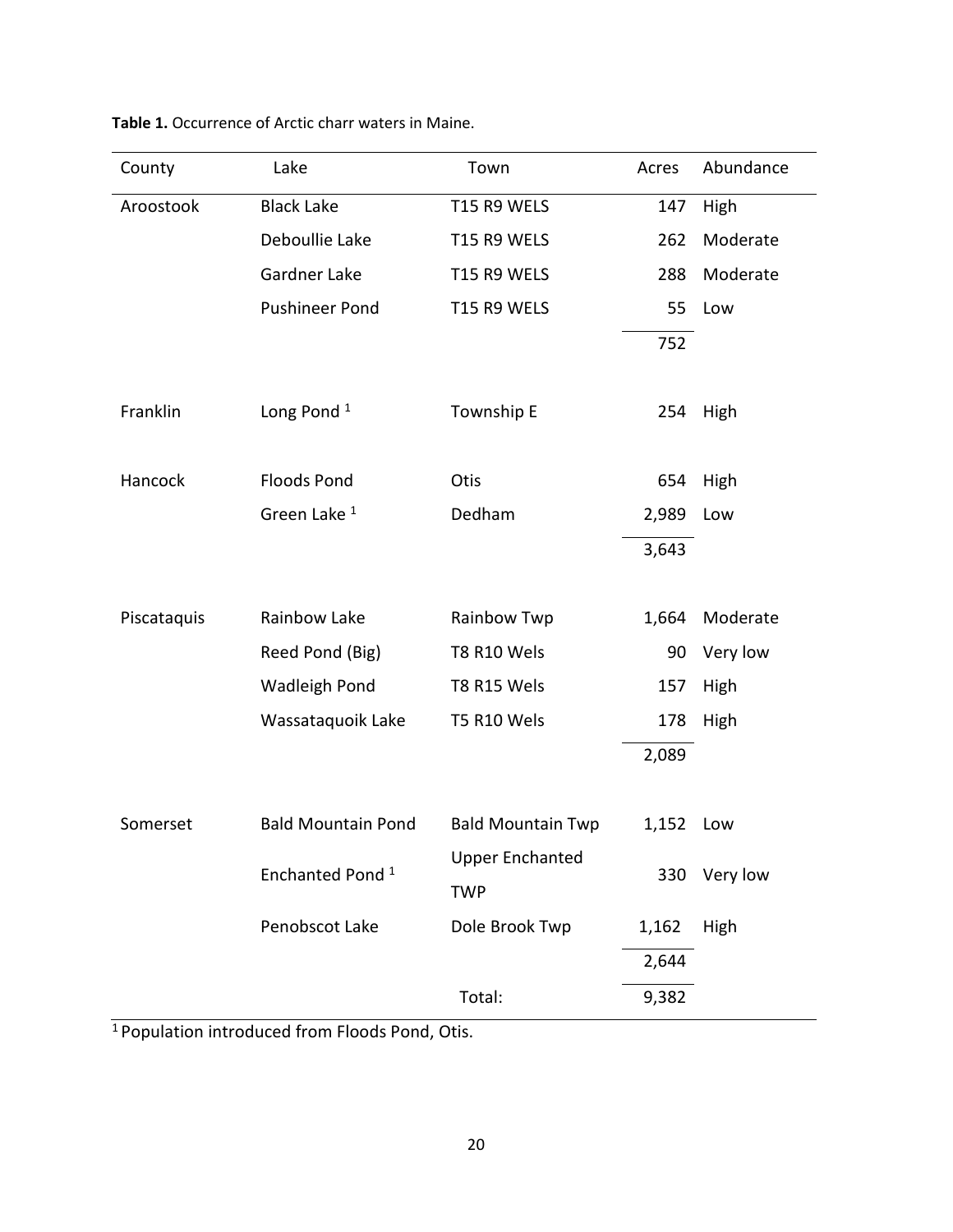**Table 2.** Sport fishery regulations at Bald Mountain Pond, Bald Mountain Township, Somerset County. 1973 – present. Closed to ice fishing. Open water fishing is permitted from April 1 – September 30.

| <b>YEAR</b>  | <b>FISHERY REGULATIONS</b>                                                                                                                  |
|--------------|---------------------------------------------------------------------------------------------------------------------------------------------|
| 2012-Present | Artificial lures only. 2 trout; minimum length limit on trout: 10 inches,<br>only 1 may exceed 12 inches. Tributaries: No live fish as bait |
| 2003-2011    | Artificial lures only. 2 trout; minimum length limit on trout: 10 inches,<br>only 1 may exceed 12 inches                                    |
| 1996-2002    | No live fish as bait. 2 trout; minimum length on trout; 10 inches, only 1<br>may exceed 12 inches                                           |
| 1992-1995    | No live fish as bait. 5 trout; minimum length on trout: 10 inches                                                                           |
| 1982-1991    | No live fish as bait. 5 trout; minimum length on trout: 6 inches                                                                            |
| 1973-1981    | No live fish bait. 8 trout or 7.5 lbs; minimum length on trout: 6 inches                                                                    |
| Pre-1973     | <b>General Law</b>                                                                                                                          |

|  |  |  |  | Table 3. Mean charr length (inches) and weight (pounds) by year sampled in Bald Mountain Pond. |
|--|--|--|--|------------------------------------------------------------------------------------------------|
|--|--|--|--|------------------------------------------------------------------------------------------------|

|      |          | Age $II^+$                         | Age $III+$               | Age $IV+$                | Age $V+$      | Age $VI+$     | Age VII+    | Age VIII+    |
|------|----------|------------------------------------|--------------------------|--------------------------|---------------|---------------|-------------|--------------|
| Year | No. Fish | W                                  | W                        | W                        | W             | W<br>L        | W           | W<br>U       |
| 1989 |          |                                    | 7.4"2.0                  |                          |               |               |             |              |
| 1997 | 10       |                                    | 6.8"1.6                  |                          |               |               |             |              |
| 2008 | 46       | $4.8$ " $0.5$                      | 6.3"<br>1.2              | 7.1"1.6                  | $8.1$ " 2.2   |               |             |              |
| 2014 | 23       | $\overline{\phantom{a}}$           | $4.8"$ 0.4               | $5.9$ " 0.7              | $6.1$ " $0.7$ | $7.1$ " $1.1$ | $9.1$ " 2.6 | 10.0"<br>4.3 |
| 2015 | 18       | $\sim$<br>$\overline{\phantom{a}}$ | 5.2"0.6                  |                          | 7.1"1.5       | $8.2$ " 2.2   | $9.2$ " 3.4 | 10.4"<br>4.8 |
| 2016 |          | $\overline{\phantom{a}}$           | $\overline{\phantom{0}}$ | $\overline{\phantom{0}}$ | $7.3" * 1.6$  |               |             |              |
| 2017 |          |                                    | $\overline{\phantom{0}}$ | $\overline{\phantom{0}}$ |               |               | $9.7$ " 3.7 |              |

\*Scales collected had poor centers and were found unreadable, age is estimated by mean length.

**Table 4.** Total minutes smelt eggs were electroshocked at Bald Mountain Pond by year.

| Year | <b>Minutes</b> | Volts    |  |  |
|------|----------------|----------|--|--|
| 2015 | 104            | 700      |  |  |
| 2016 | 395            | 700-1000 |  |  |
| 2017 | 799            | 800      |  |  |
| 2018 | 372            | 800-900  |  |  |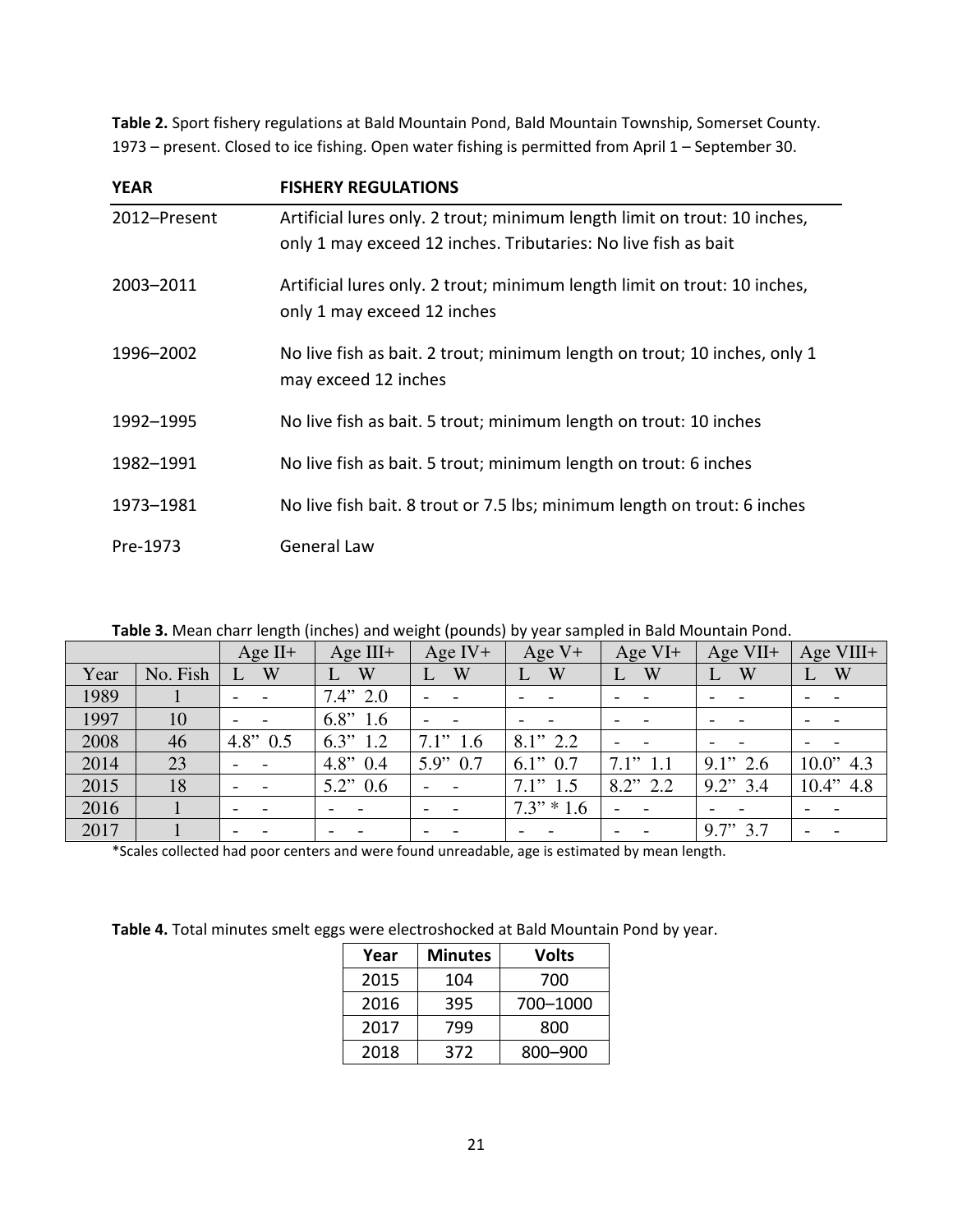

**Figure 1.** Map of Bald Mountain Pond, Somerset County.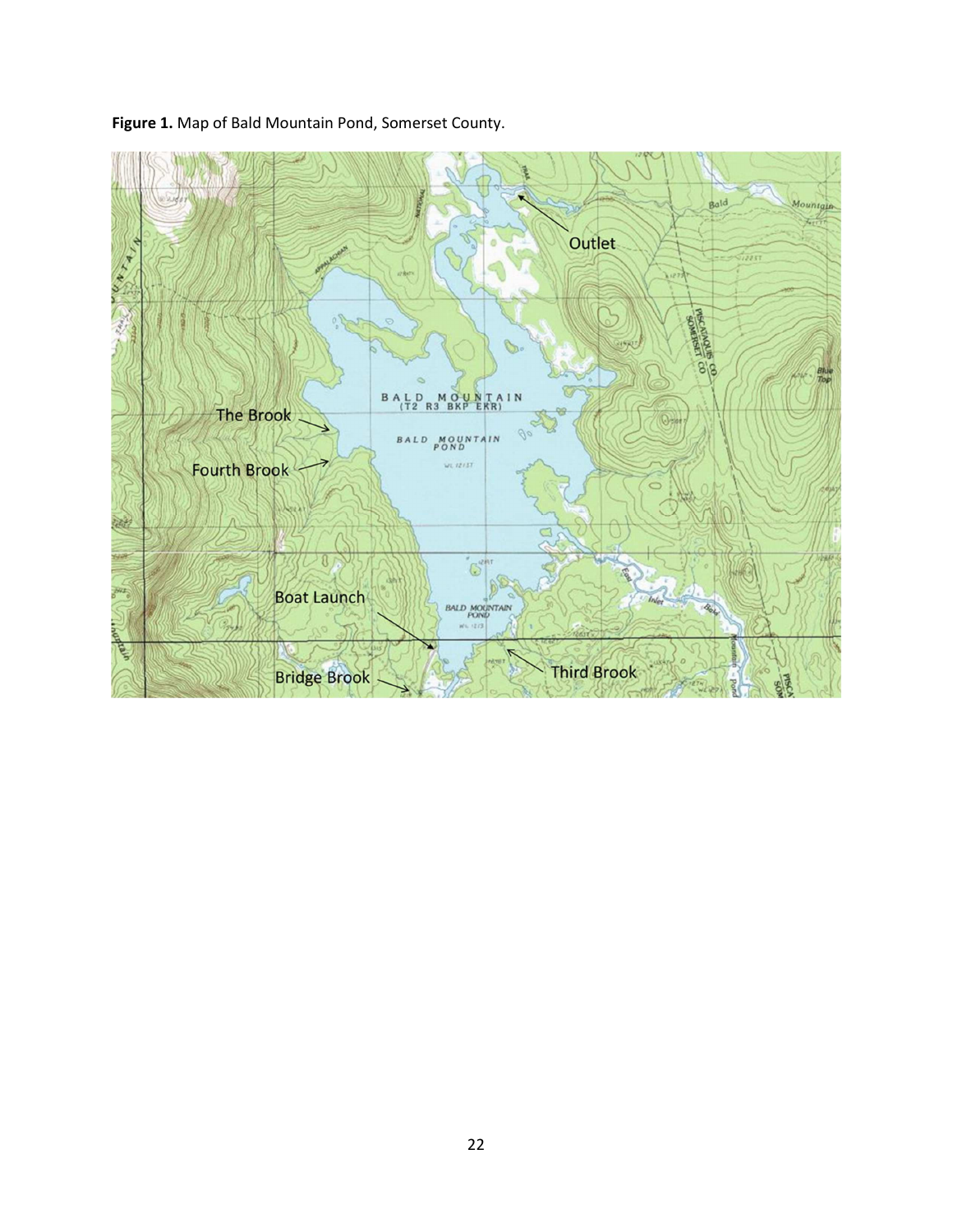

**Figure 2.** Photograph of log driving dam in operation at outlet of Bald Mountain Pond, August 10, 1950.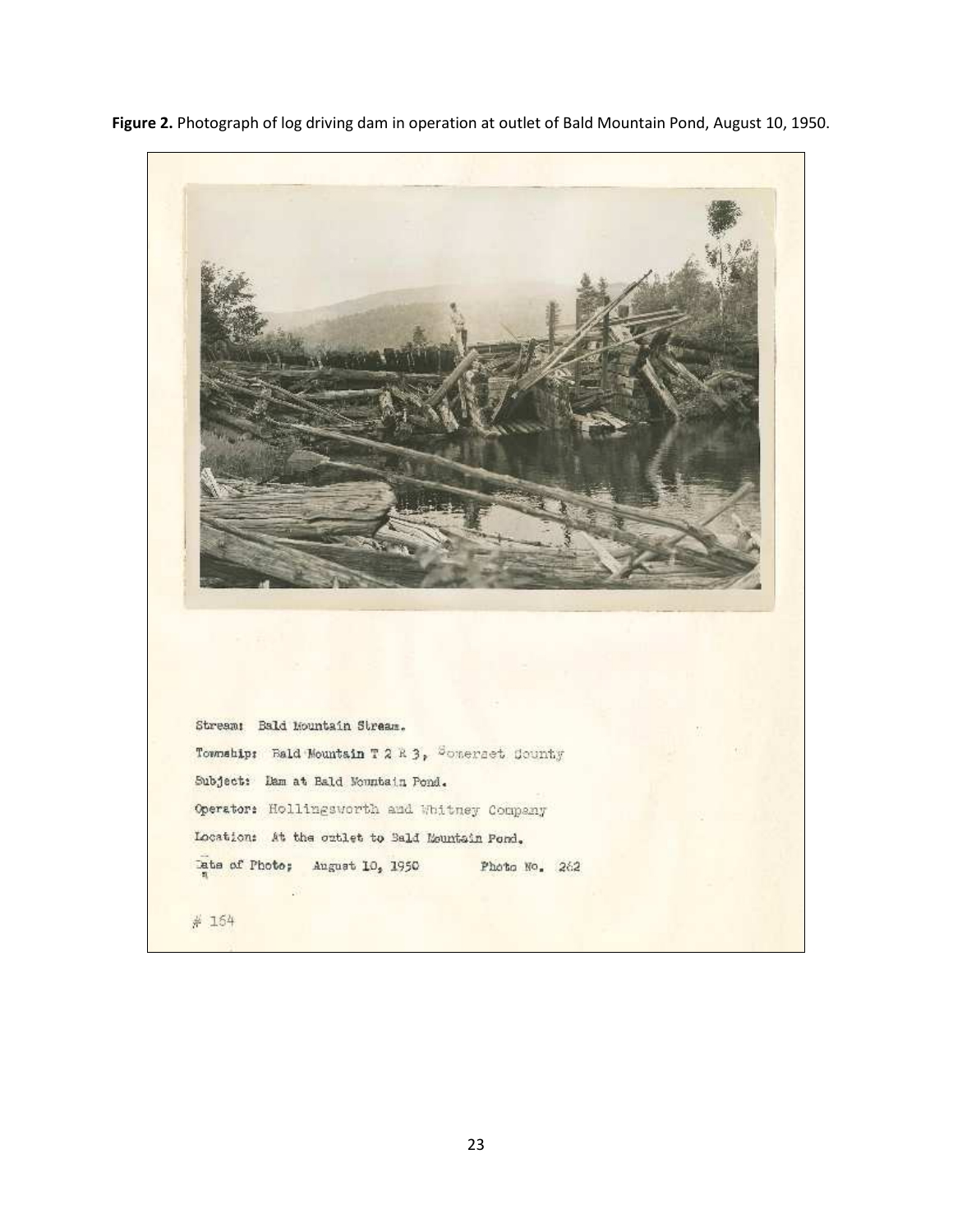

**Figure 3.** Hours per charr catch rates during August gillnetting at Bald Mountain Pond.

**Figure 4.** Percent mortality (mean) of cutthroat trout eggs exposed to electroshock in tanks at one of four voltages and three time durations on Day 8 post-fertilization. Mortality was determined 10 days after treatment (Dwyer, Erdahl, & Fredenberg).